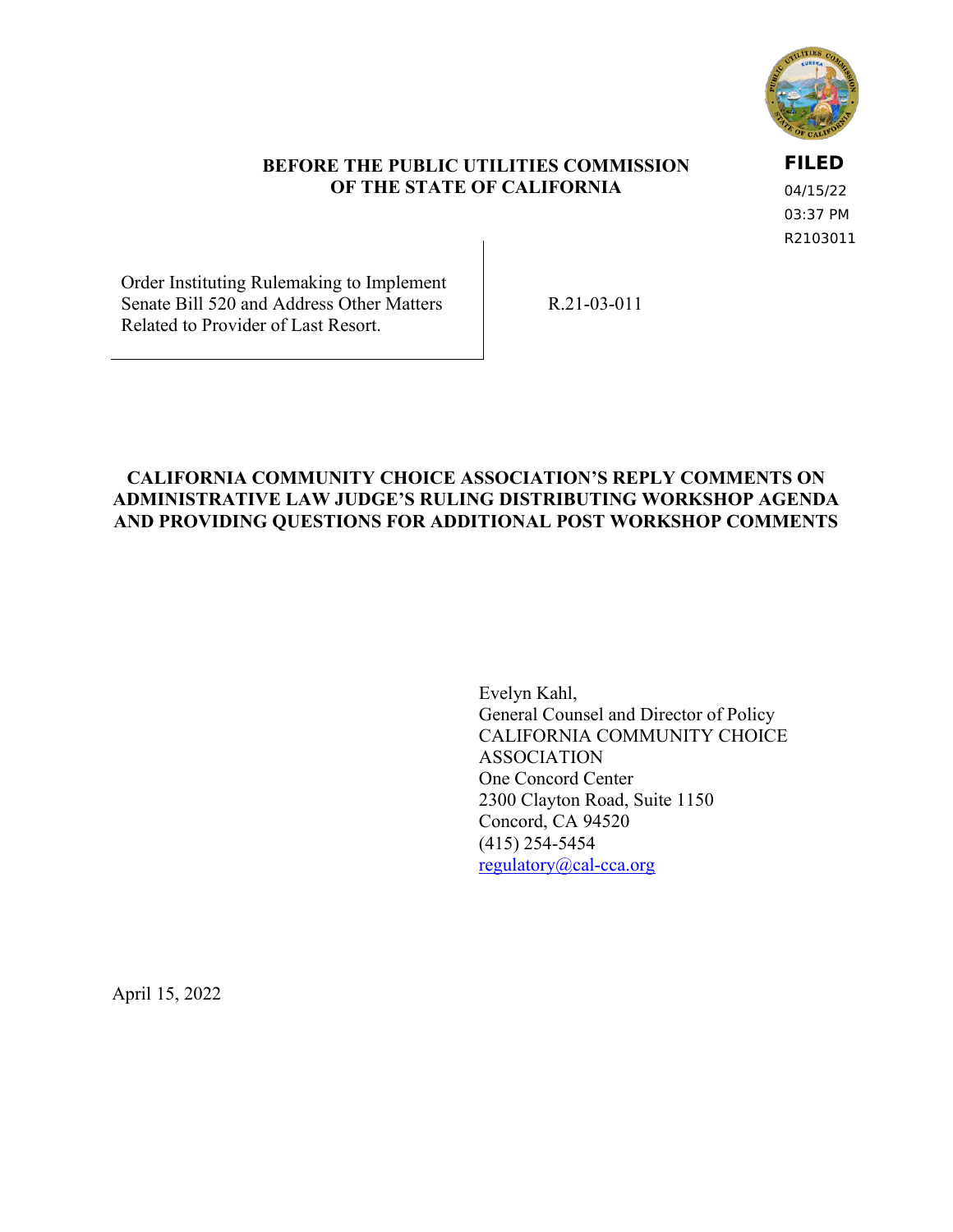|  | <b>TABLE OF CONTENTS</b> |
|--|--------------------------|
|--|--------------------------|

| I.   |                                                                                                                                                                    |                                                                                                                                                             |  |  |  |  |  |  |  |
|------|--------------------------------------------------------------------------------------------------------------------------------------------------------------------|-------------------------------------------------------------------------------------------------------------------------------------------------------------|--|--|--|--|--|--|--|
| II.  |                                                                                                                                                                    | THE COMMISSION SHOULD ENSURE THE BALANCE AND<br>ACCURACY IN THE FSR CALCULATION RATHER THAN REPLACE                                                         |  |  |  |  |  |  |  |
|      | A.                                                                                                                                                                 | The Definition of Risks Should Include Not Only the Consequence but                                                                                         |  |  |  |  |  |  |  |
|      | <b>B.</b>                                                                                                                                                          | SCE and SDG&E's Proposed FSR Changes are Imbalanced and<br>Require Additional Changes to Improve the Accuracy of the                                        |  |  |  |  |  |  |  |
|      | C.                                                                                                                                                                 | The Need to Remove Surety Bonds as a Security Instrument has not                                                                                            |  |  |  |  |  |  |  |
| III. |                                                                                                                                                                    | ANY FINANCIAL MONITORING MUST MAKE USE OF EXISTING<br>PUBLIC INFORMATION AND SHOULD BE AIMED SOLELY AT<br>PROVIDING THE COMMISSION ADVANCE NOTICE OF LIKELY |  |  |  |  |  |  |  |
|      | D.                                                                                                                                                                 | The Commission Should Develop an Administratively Simple<br>Approach to Financial Monitoring as Opposed to a Complex Approach                               |  |  |  |  |  |  |  |
|      | Ε.                                                                                                                                                                 | The Commission Should not Require all CCAs to Obtain a Credit                                                                                               |  |  |  |  |  |  |  |
|      | F.                                                                                                                                                                 | The Commission Must Apply Financial Monitoring and Risk<br>Management Requirements Comparably Between CCAs and ESPs15                                       |  |  |  |  |  |  |  |
| IV.  |                                                                                                                                                                    | THE LEGISLATURE DID NOT AUTHORIZE THE COMMISSION TO                                                                                                         |  |  |  |  |  |  |  |
| V.   | REQUIRING LSES TO INCLUDE CONTRACT PROVISIONS FOR<br>ASSIGNMENT TO THE POLR WOULD RISK UNENFORCEABILITY IN<br>BANKRUPTCY, INCREASED CUSTOMER COSTS, AND UNINTENDED |                                                                                                                                                             |  |  |  |  |  |  |  |
| VI.  | A COMMISSION-REGULATED PUBLIC BENEFIT CENTRAL ENTITY<br>IS A BETTER LONG-TERM SOLUTION FOR POLR SERVICE,                                                           |                                                                                                                                                             |  |  |  |  |  |  |  |
| VII. |                                                                                                                                                                    |                                                                                                                                                             |  |  |  |  |  |  |  |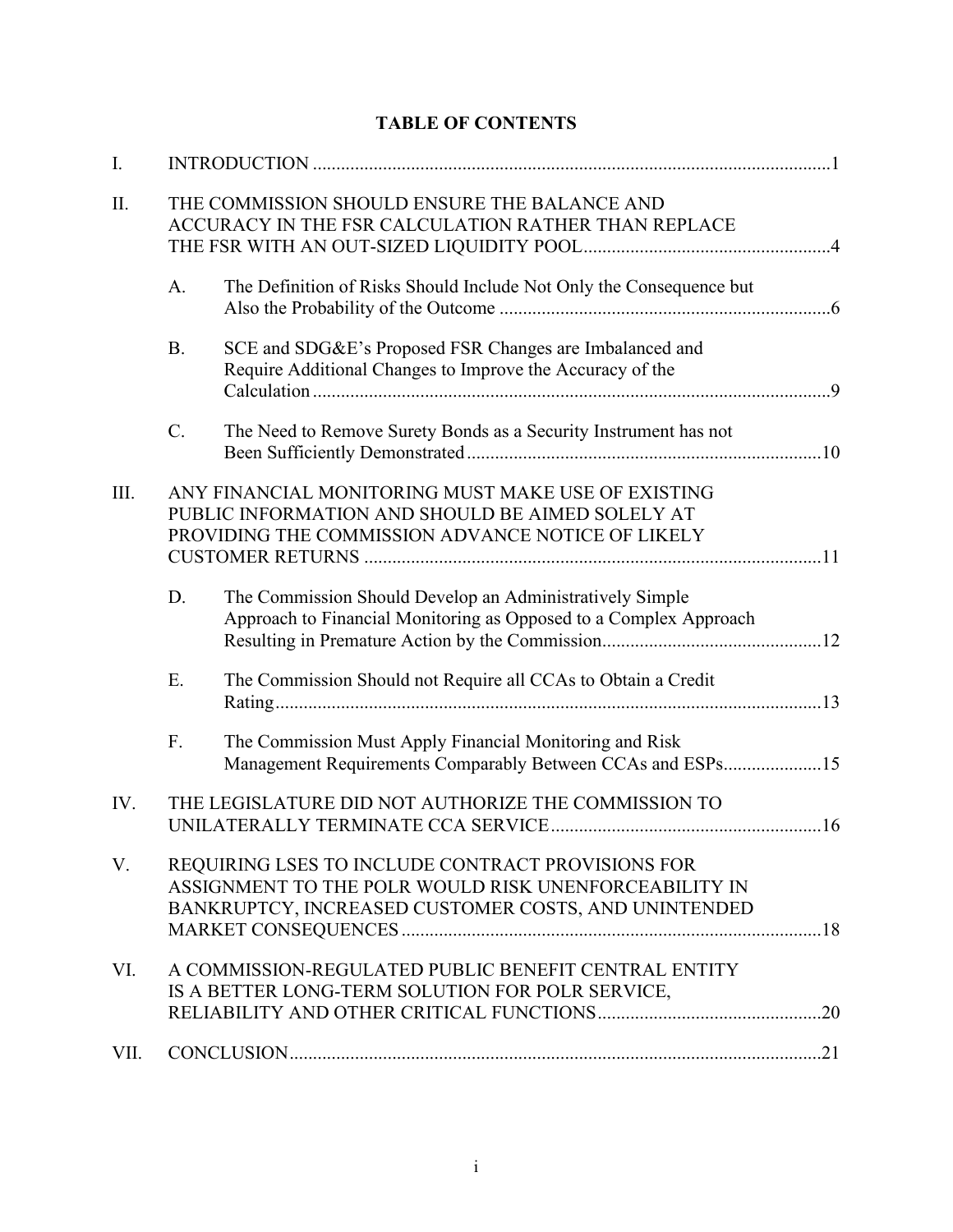# **SUMMARY OF RECOMMENDATIONS**

- The Commission should ensure the balance and accuracy in the FSR calculation rather than replace the FSR with an out-sized liquidity pool;
	- o The definition of risks should include not only the consequence but also the probability of the outcome;
	- o SCE and SDG&E's proposed FSR changes are imbalanced and require additional changes to improve the accuracy of the calculation;
	- o The need to remove surety bonds as a security instrument has not been sufficiently demonstrated;
- Any financial monitoring must make use of existing public information and should be aimed solely at providing the Commission advance notice of likely customer returns;
	- o The Commission should develop an administratively simple approach to financial monitoring as opposed to a complex approach resulting in premature action by the Commission;
	- o The Commission should not require all CCAs to obtain a credit rating;
	- o The Commission must apply financial monitoring and risk management requirements comparably between CCAs and ESPs;
- The Legislature did not authorize the Commission to unilaterally terminate CCA service;
- Requiring LSEs to include contract provisions for assignment to the POLR would risk unenforceability in bankruptcy, increased customer costs, and unintended market consequences; and
- A Commission-regulated public benefit central entity is a better long-term solution for POLR service, reliability and other critical functions.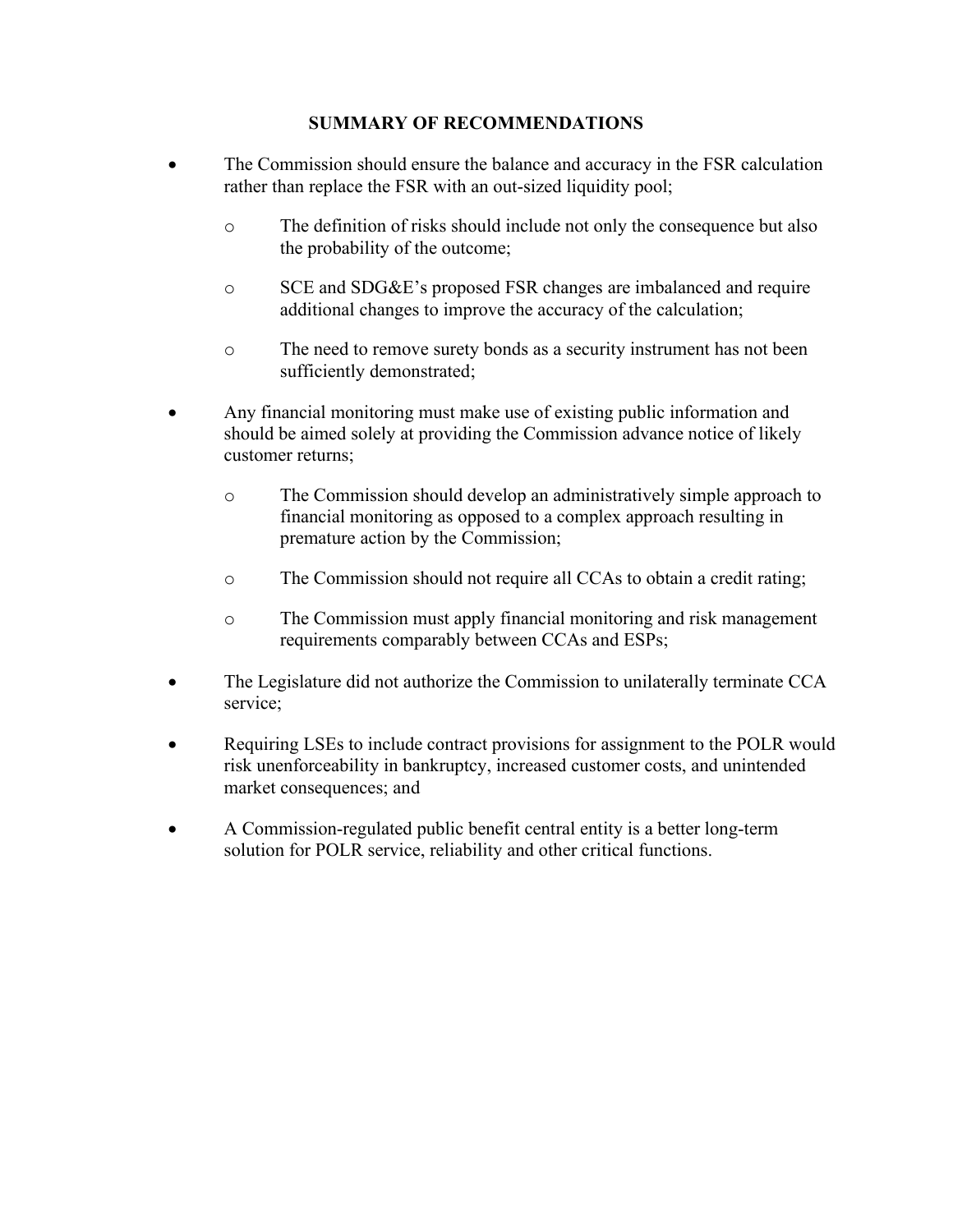## **BEFORE THE PUBLIC UTILITIES COMMISSION OF THE STATE OF CALIFORNIA**

Order Instituting Rulemaking to Implement Senate Bill 520 and Address Other Matters Related to Provider of Last Resort.

R.21-03-011

# **CALIFORNIA COMMUNITY CHOICE ASSOCIATION'S REPLY COMMENTS ON ADMINISTRATIVE LAW JUDGE'S RULING DISTRIBUTING WORKSHOP AGENDA AND PROVIDING QUESTIONS FOR ADDITIONAL POST WORKSHOP COMMENTS**

The California Community Choice Association<sup>[1](#page-3-1)</sup> (CalCCA) submits these Reply

Comments in response to the *Administrative Law Judge's Ruling Distributing Workshop Agenda* 

and Providing Questions for Additional Post Workshop Comments (Ruling),<sup>[2](#page-3-2)</sup> issued on February

24, 2022.

# <span id="page-3-0"></span>**I. INTRODUCTION**

Like most rulemakings, this proceeding requires the California Public Utilities

Commission (Commission) to strike the right balance among competing interests. Senate Bill

(SB) 520 articulates two objectives for Phase 1 of this proceeding: (1) ensuring California can

continue to meet its greenhouse gas emissions (GHG) reduction and air quality goals,  $3$  and (2)

<span id="page-3-1"></span><sup>1</sup> California Community Choice Association represents the interests of 23 community choice electricity providers in California: Apple Valley Choice Energy, Central Coast Community Energy, Clean Energy Alliance, Clean Power Alliance, CleanPowerSF, Desert Community Energy, East Bay Community Energy, Lancaster Choice Energy, Marin Clean Energy, Orange County Power Authority, Peninsula Clean Energy, Pico Rivera Innovative Municipal Energy, Pioneer Community Energy, Pomona Choice Energy, Rancho Mirage Energy Authority, Redwood Coast Energy Authority, San Diego Community Power, San Jacinto Power, San José Clean Energy, Santa Barbara Clean Energy, Silicon Valley Clean Energy, Sonoma Clean Power, and Valley Clean Energy.

<span id="page-3-2"></span><sup>2</sup> *Administrative Law Judge's Ruling Distributing Workshop Agenda and Providing Questions for Additional Post Workshop Comments,* Rulemaking (R.) 21-03-011 (Feb. 24, 2022).

<span id="page-3-3"></span><sup>3</sup> Cal. Pub. Util. Code § 387(h).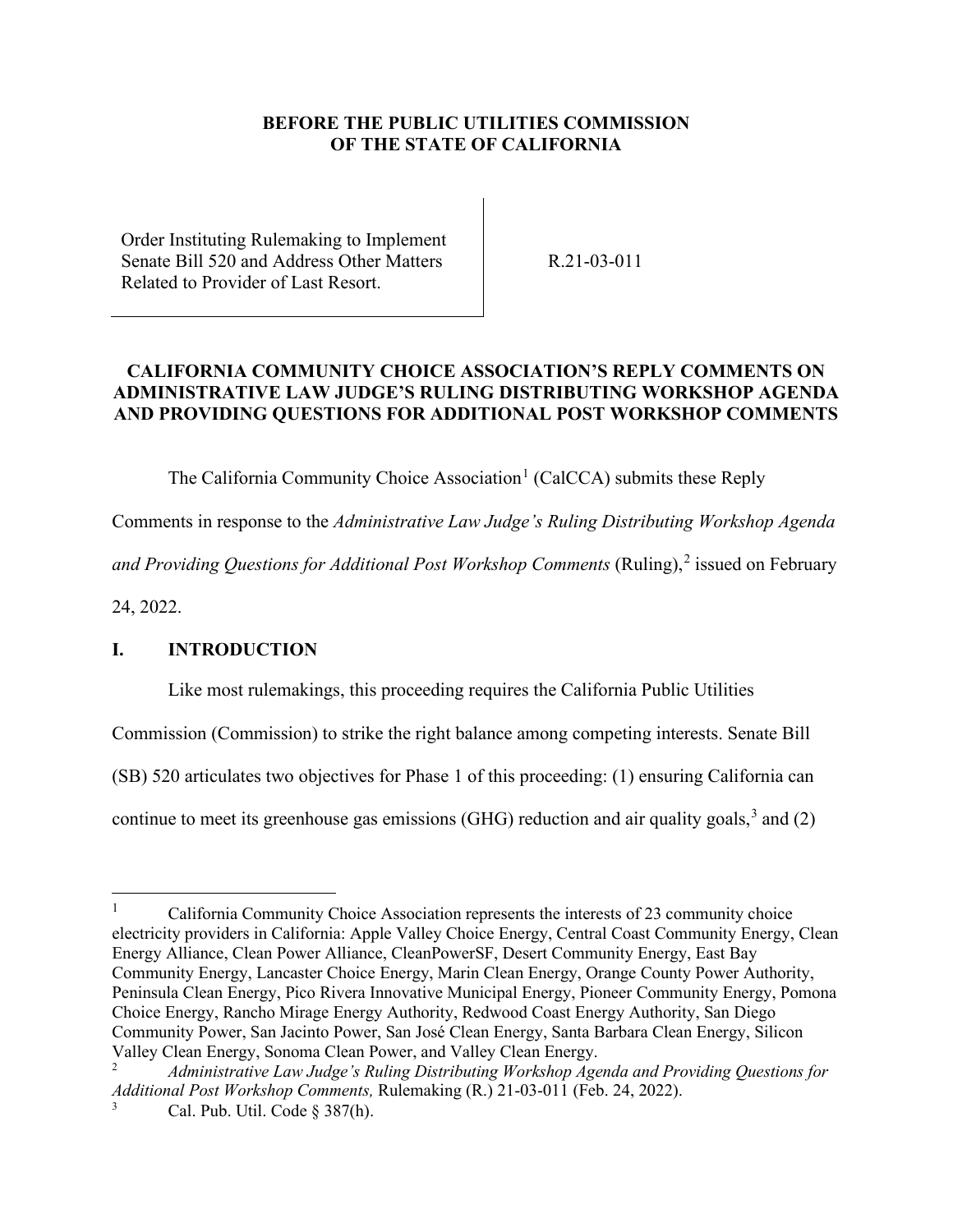avoiding disruption of electric service if a load-serving entity (LSE) fails.<sup>[4](#page-4-0)</sup> Commission staff and parties to this proceeding have raised other critical goals, including preventing cost shifts to bundled customers<sup>[5](#page-4-1)</sup> and mitigating the effects of any customer return on new project development.<sup>[6](#page-4-2)</sup> Addressing these concerns, however, serves little purpose if community choice aggregator (CCA) failure becomes a self-fulfilling prophecy because the adopted "insurance" against failure drives CCAs out of the market. Consequently, impacts on CCA viability and customer affordability must be an overriding concern in balancing the interests in play.

Assessing trade-offs among these interests requires the Commission to assess risk. The risk associated with any particular event – here, a return of customers – is a function of the likelihood of failure and the consequences of failure. Designing risk mitigation considering only the *consequences* of failure without considering *likelihood* will lead to unnecessarily costly solutions. For example, requiring security based on a presumption that a "black swan" or "tsunami" event will occur and that such an event will result in the return of all non- investorowned utility (IOU) load to the Provider of Last Resort (POLR) would be excessive. While an extreme event is possible, it is significantly less likely than other causes for returns. In fact, the two customer returns raised during this proceeding -- Western Community Energy (WCE) and Baldwin Park Resident Owned Utility District (BProud) – were caused by other circumstances, and their impacts were limited. These two entities represented 2.3 percent of the peak load in the Southern California Edison Company (SCE) Transmission Access Charge (TAC) area.

<span id="page-4-0"></span><sup>4</sup> Cal. Pub. Util. Code  $\S 387(i)$ .

<span id="page-4-1"></span><sup>5</sup> Provider of Last Resort (POLR) Workshop #2, R.21-03-011 (Mar. 7, 2022), at Slide 8.

<span id="page-4-2"></span><sup>6</sup> *Comments of the California Energy Storage Alliance on the Administrative Law Judge's Ruling Distributing Workshop Agenda and Providing Questions for Additional Post Workshop Comments,* R.21- 03-011 (Mar. 28, 2022) (CESA Comments); and *Comments of the Solar Energy Industries Association and the Large-Scale Solar Association on Questions Presented in Administrative Law Judge Ruling and March 7, 2022, Workshop*, R.21-03-011 (Mar. 28, 2022) (SEIA/LSA Comments).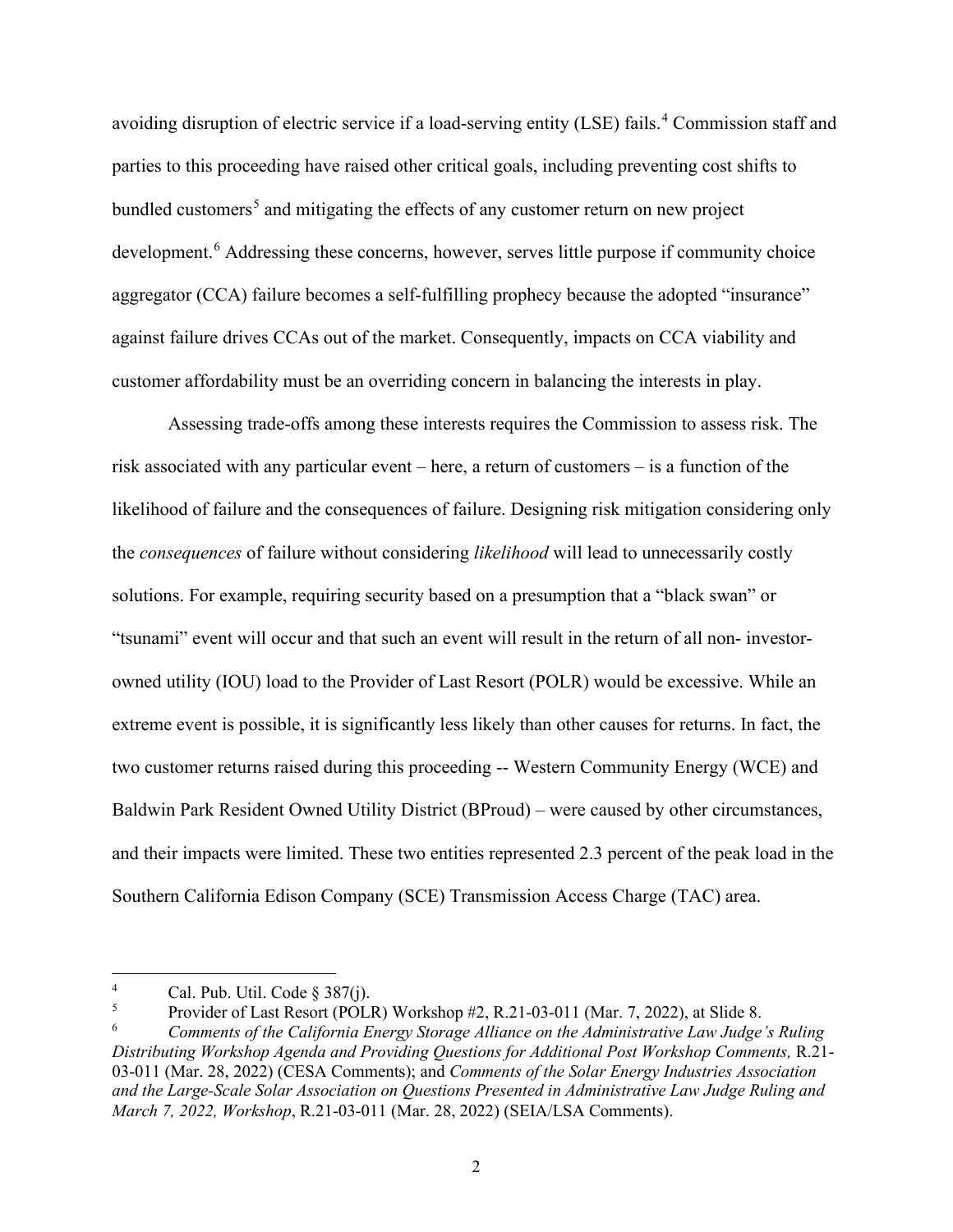Moreover, while California experienced an extreme event in 2000-2001, San Diego Gas & Electric (SDG&E) correctly observes that the conditions in California's markets that led to that event are no longer present.<sup>[7](#page-5-0)</sup> And notably, during that event, which cost California ratepayers billions of dollars, there were no CCAs; IOU customers had to face the consequences. The extent of security required to prepare for potential customer returns must be reasonably set in the context of the relative risk.

Parties' opening comments advanced recommendations that would lead to an unbalanced solution to address the risk of customer return, and CalCCA urges the Commission to consider the following replies in developing a solution:

- The Commission should ensure the balance and accuracy in the financial security requirement (FSR) calculation rather than replace the FSR with an out-sized liquidity pool;
	- o The definition of risks should include not only the consequence but also the probability of the outcome;
	- o SCE and SDG&E's proposed FSR changes are imbalanced and require additional changes to improve the accuracy of the calculation;
	- o The need to remove surety bonds as a security instrument has not been sufficiently demonstrated;
- Any financial monitoring must make use of existing public information and should be aimed solely at providing the Commission advance notice of likely customer returns;
	- o The Commission should develop an administratively simple approach to financial monitoring as opposed to a complex approach resulting in premature action by the Commission;
	- o The Commission should not require all CCAs to obtain a credit rating;
	- o The Commission must apply financial monitoring and risk management requirements comparably between CCAs and Electric Service Providers (ESP);

<span id="page-5-0"></span><sup>7</sup> *Response of San Diego Gas & Electric Company (U 902 E) to Administrative Law Judge's Ruling,* R.21-03-011 (Mar. 28, 2022) (SDG&E Comments), at 4-5.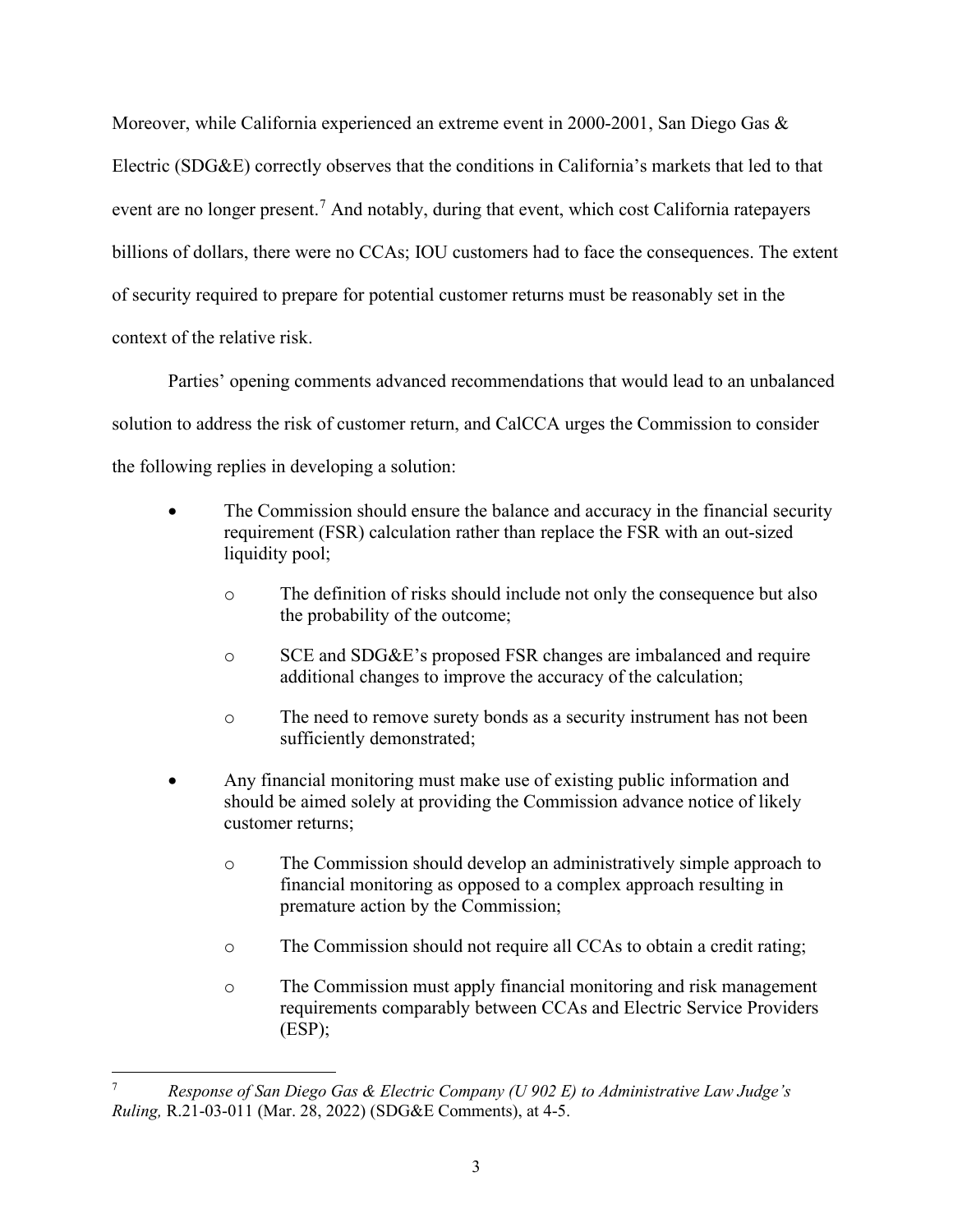- The Legislature did not authorize the Commission to unilaterally terminate CCA service;
- Requiring LSEs to include contract provisions for assignment to the POLR would risk unenforceability in bankruptcy, increased customer costs, and unintended market consequences; and
- A Commission-regulated public benefit central entity is a better long-term solution for POLR service, reliability and other critical functions.

## <span id="page-6-0"></span>**II. THE COMMISSION SHOULD ENSURE THE BALANCE AND ACCURACY IN THE FSR CALCULATION RATHER THAN REPLACE THE FSR WITH AN OUT-SIZED LIQUIDITY POOL**

Pacific Gas and Electric Company's (PG&E) comments focus primarily on its

"procurement pool" proposal that would require each CCA to contribute an amount equal to its estimated costs during the two highest energy load months to provide the POLR with access to upfront liquidity in advance of customer transition to the POLR. Across the three IOUs, the pool size would range between \$[8](#page-6-1)00 million to \$1.4 billion.<sup>8</sup> Of that amount, PG&E's share would range from \$415 million to \$[9](#page-6-2)87 million.<sup>9</sup> Notably, neither SCE nor SDG&E raise similar concerns or proposals.[10](#page-6-3) Based upon PG&E's comments, it appears the real issue driving PG&E's need for liquidity is the borrowing costs for the immediate California Independent

<span id="page-6-1"></span><sup>8</sup> Dependent on whether the pool is inclusive of energy only or energy, Resource Adequacy (RA), Renewable Portfolio Standard (RPS), and Administrative fees.

<span id="page-6-2"></span>Based upon calculations provided by PG&E directly to CalCCA (\$415 million) for energy only, and an estimate calculated by CalCCA for energy, RA, RPS, and Administrative fees.

<span id="page-6-3"></span><sup>10</sup> *Opening Comments of Southern California Edison Company (U 338-E) on the Administrative Law Judge's Ruling Distributing Workshop Agenda and Providing Questions for Additional Post Workshop Comments,* R.21-03-011 (Mar. 28, 2022) (SCE Comments), at 16: In response to the question, "What options are available to provide sufficient cash flow for a mass transfer of customers to the POLR? What options other than significant cash flow are available to the POLR in the event of a mass transfer of customers?" SCE states, "Timely recovery of Re-Entry Fees is critical to ensuring sufficient cash flow in a mass involuntary return, including residual Re-Entry Fees that are authorized for recovery through a Tier 2 advice letter pursuant to Resolution E-5059." SCE does not mention a pool concept in response to this question but rather discusses the recovery of the re-entry fee in a timely manner.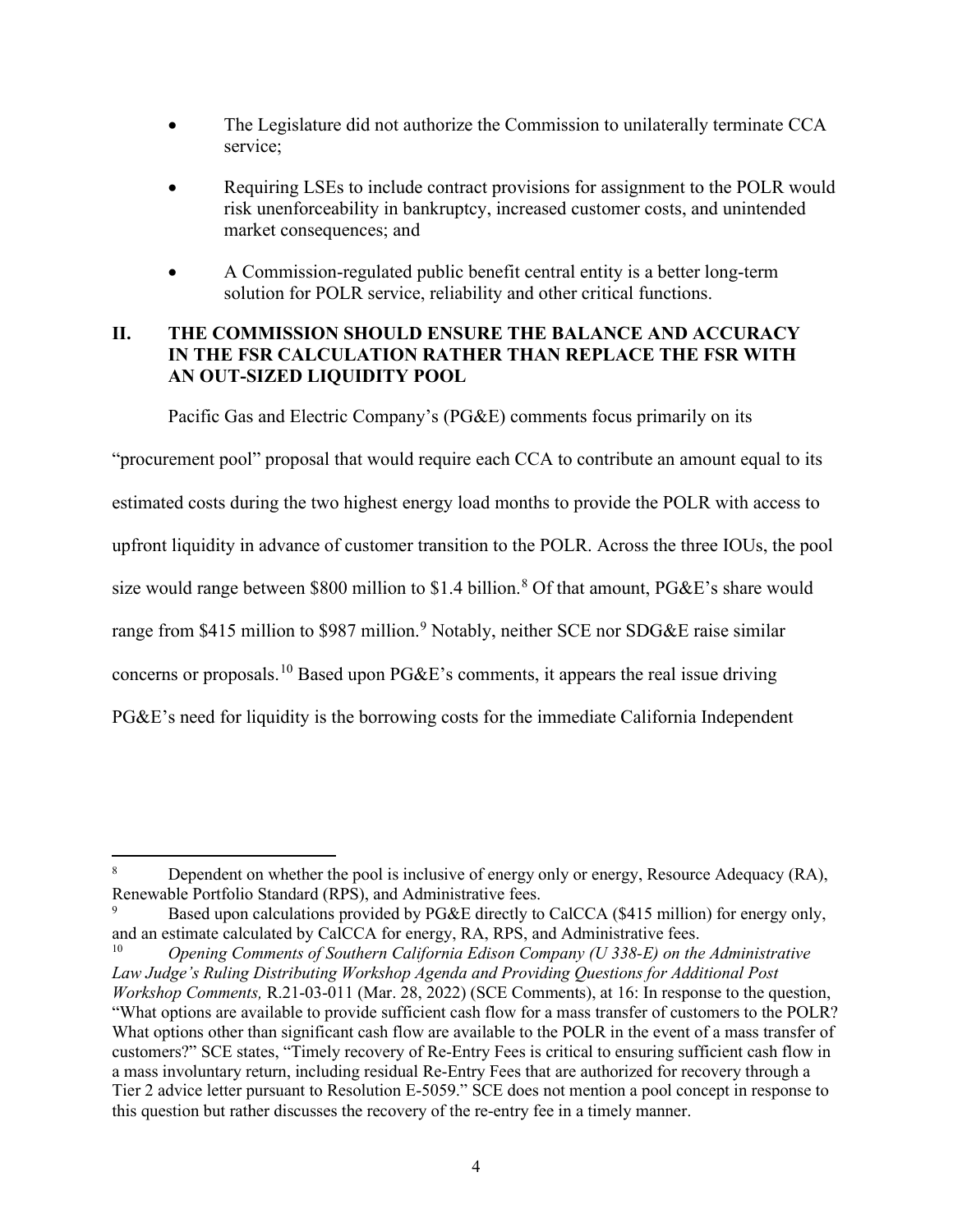System Operator Corporation (CAISO) energy costs of serving returning customers.<sup>[11](#page-7-0)</sup> However, PG&E does not justify the assertion that it will not be able to borrow to pay for these costs in the event of customer return. In fact, PG&E notes that if the pool is not fully replenished by the revenues from returning customers, PG&E would amortize those funds with interest at the Federal Reserve's three-month Commercial Paper rate to be paid over time by returning customers.<sup>[12](#page-7-1)</sup> While PG&E discusses the challenges of borrowing on short notice,<sup>[13](#page-7-2)</sup> this information does not confirm that the POLR will be unable to find adequate credit facilities upon customer return to the POLR. More importantly, it does nothing to calibrate the risk of a largescale return and the size of the pool. Any consideration of a pool must consider the relative risk and size of such a pool and the costs of acquiring the instruments necessary to fund the pool. The costs and feasibility of a pool must be compared with the costs and feasibility of relying on existing balancing account treatment for a two-month period.

 $CalCCA$  maintains, as discussed in Opening Comments,<sup>[14](#page-7-3)</sup> that the right approach is ensuring the balance and accuracy in the FSR calculation and relying on existing balancing account treatment for any two-month periods while the IOU waits for revenues. Instead of continuing to develop an instrument whose need is undemonstrated and unproven, the Commission should focus on modifying the FSR to make it more accurate. Several parties have already commented on the need to more accurately identify the costs and revenues that impact

<span id="page-7-0"></span><sup>11</sup> *Opening Comments of Pacific Gas and Electric Company (U 39 E) on Administrative Law Judge's Ruling Distributing Workshop Agenda and Providing Questions for Additional Post Workshop Comments,* R.21-03-011 (Mar. 28, 2022) (PG&E Comments), at 6-8.

<span id="page-7-1"></span> $\frac{12}{13}$  *Id.* at 11-12.

<span id="page-7-2"></span><sup>&</sup>lt;sup>13</sup> *Id.*, Appendix at 2.<br><sup>14</sup> *California Communi* 

<span id="page-7-3"></span><sup>14</sup> *California Community Choice Association's Comments on Administrative Law Judge's Ruling Distributing Workshop Agenda and Providing Questions for Additional Post Workshop Comments*, R.21- 03-011 (Mar. 28, 2022) (CalCCA Comments), at 5-11.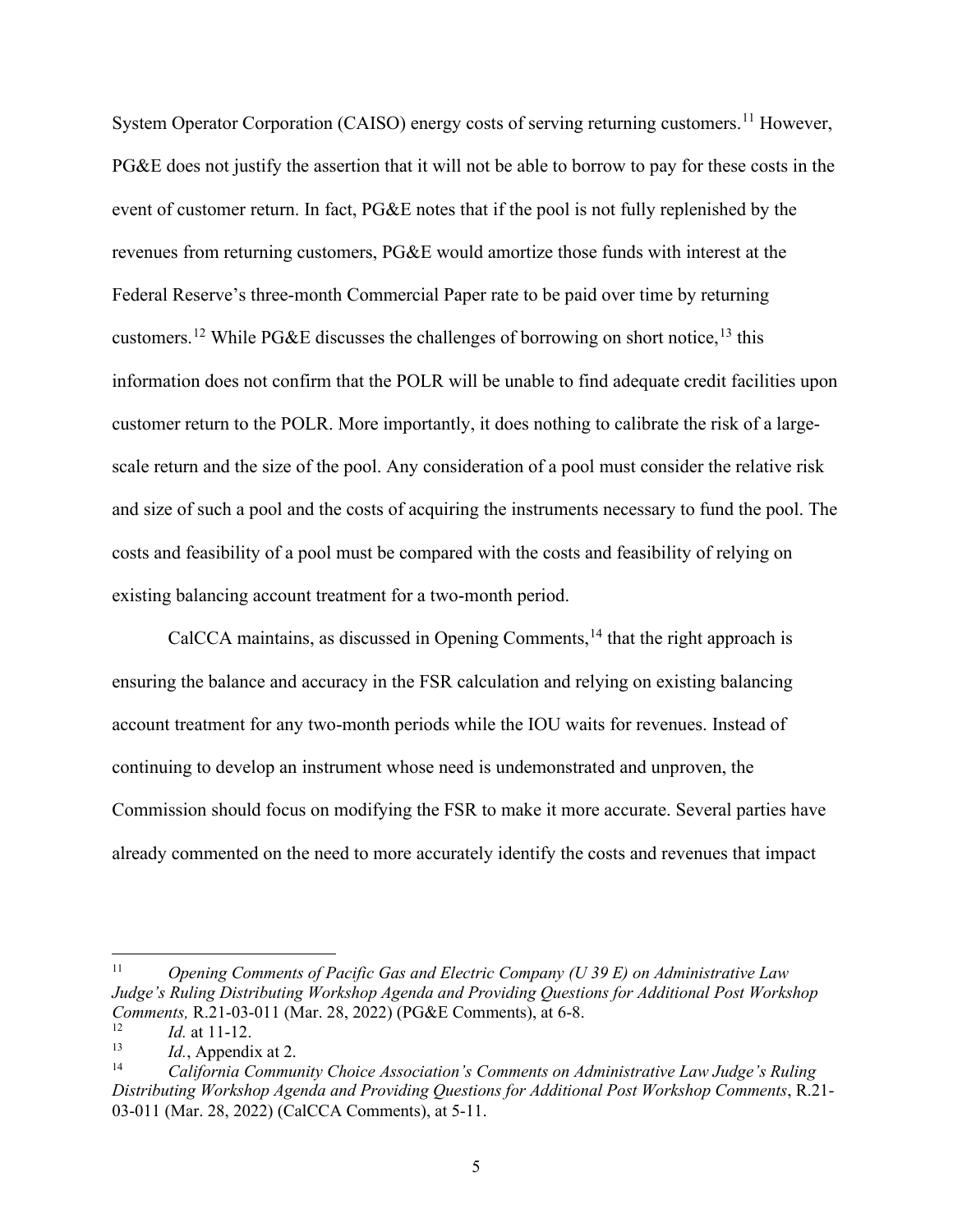the FSR.<sup>15</sup> Further, as indicated in footnote ten, SCE has indicated that timely calculation and payment of the re-entry fee, which is based on the FSR calculation, is a significant step in ensuring that the POLR can serve returning customers. As such, the Commission should examine all of the FSR modifications raised in comments in this proceeding. This should include reductions in the quantity of RPS and RA for any returning Voluntary Allocation and Market Offer (VAMO) allocations and Cost Allocation Mechanism (CAM)<sup>[16](#page-8-2)</sup> resources. This should also include updating the RA and RPS benchmarks to include the impacts of the returning customers' rate classes, reflect the impacts of any already authorized future rate changes, and account for the impact of seasonality of rates that returning customers will pay.

#### <span id="page-8-0"></span>**A. The Definition of Risks Should Include Not Only the Consequence but Also the Probability of the Outcome**

Proposals to manage risk must weigh both the probability of an event as well as its consequences. Within this proceeding, the weighting of probability has been set at 100 percent. That is, assume the event will occur – the failure of a large LSE or the possibility of multiple concurrent LSE failures due to a major market shortage<sup>[17](#page-8-3)</sup> -- then assess the consequences and how they are securitized. People and businesses do not hedge risk in this manner. Rather they account for the probability of the risk occurring and adjust their risk management accounting for the risk of the consequences coming to pass.

<span id="page-8-2"></span><span id="page-8-1"></span><sup>&</sup>lt;sup>15</sup> *See* CalCCA Comments at 6-10; SCE Comments at 11-12; and SDG&E Comments at 8-9.<br><sup>16</sup> In response to the question "Could the existing Capacity Allocation Mechanism (CAM) and 16 In response to the question, "Could the existing Capacity Allocation Mechanism (CAM) and Voluntary Allocation and Market Offer (VAMO) resources be used to meet POLR needs, and if so how?" SCE states, "Yes. These mechanisms are load-based and enable allocations to migrate along with migrating load. Thus, when an LSE fails and mass involuntarily returns its customers to the POLR, that LSE's CAM and VAMO allocations, as well as Demand Response (DR) related RA allocations, should / will migrate to the POLR, increasing the POLR's ability to close any gap on procurement needs to serve the mass involuntarily returned customers."

<span id="page-8-3"></span><sup>17</sup> CPUC Energy Division Staff Presentation, October 29, 2021, at 93.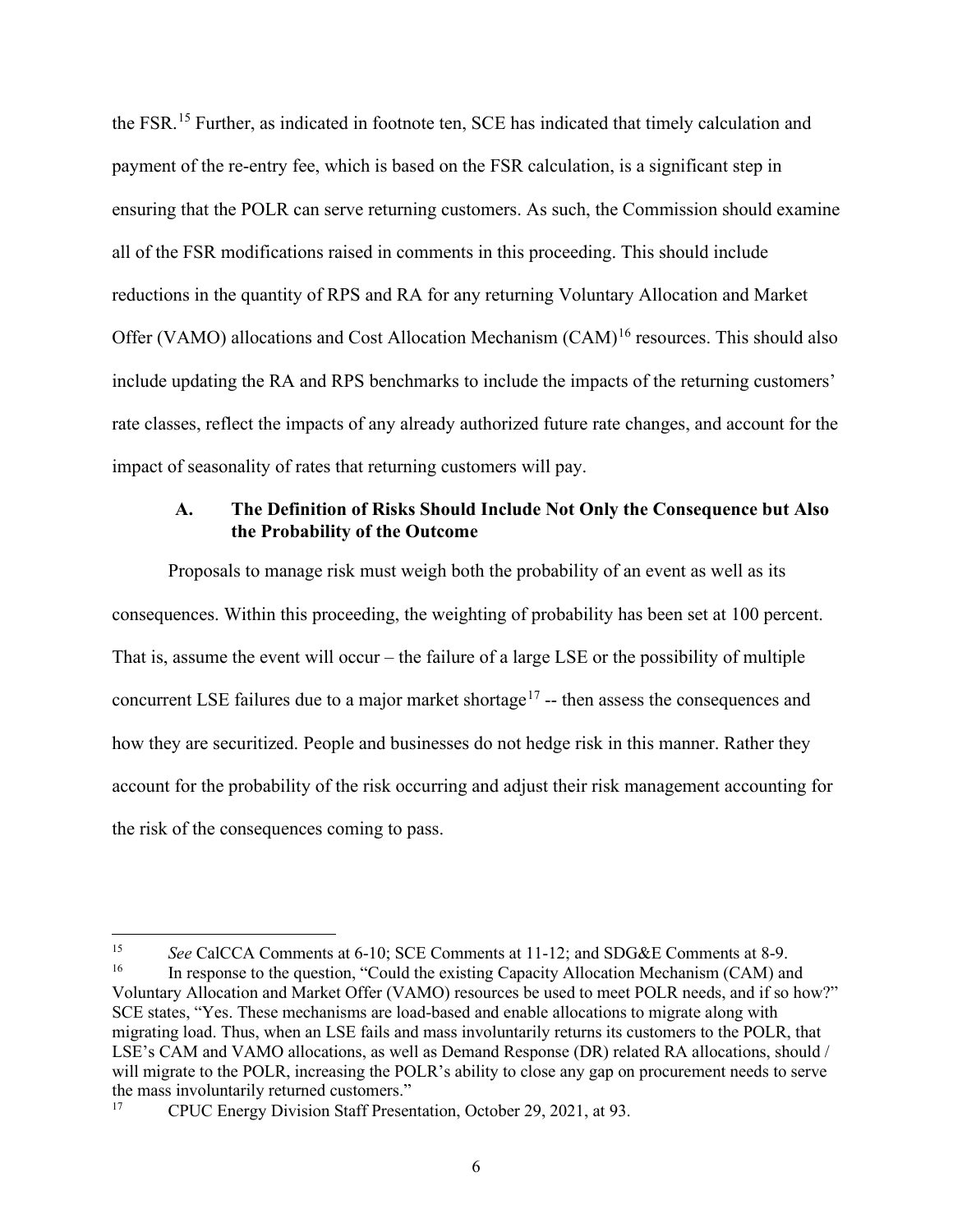PG&E has proposed a posting requirement equal to the anticipated cost of energy at the CAISO for two months. While PG&E does indicate that costs of posting may be higher under its proposal, the probability that PG&E will need to procure in such a circumstance is absent from the calculation. CalCCA has estimated the cost of two months CAISO energy costs at approximately \$800 million for all CCAs.<sup>[18](#page-9-0)</sup> This represents the cost that would be anticipated to be incurred if all CCAs returned their load to POLR service. It fails to account for the very likely event that not all or even a significant portion of CCAs will fail. Indeed, according to the Texas Public Utilities Commission, even under the winter of 2021 events, only three Retail Electric Providers (REP) exited the business with a fourth entering bankruptcy.<sup>[19](#page-9-1)</sup> At present, Texas lists over 150 REPs.<sup>[20](#page-9-2)</sup> The event in Texas saw market prices exceeding the price caps applicable in the CAISO market by a significant margin. The U.S. Energy Information Administration (EIA) reports prices at or near \$9,000 MWh for 77 hours over four days.<sup>[21](#page-9-3)</sup> The CAISO market bids are capped at \$2,000 MWh. Even in these extreme price events in Texas, a small number of REPs exited the market.

Failing to account for the probability of an event will significantly over-securitize the risk at the expense of customers. Presently a CCA may post a letter of credit, cash, or a surety bond with the IOU for the FSR. Each has cost consequences for customers. In addition, both a secured letter of credit (LOC) and cash limit the LSE's liquidity; a secured LOC limits the LSE's borrowing ability, and cash limits other uses of the cash. Taken to an extreme, these limitations

<span id="page-9-0"></span><sup>&</sup>lt;sup>18</sup> CalCCA previously reported its estimate of the CCA pool concept at \$1.4 Billion. This estimate was based upon Energy, RPS, RA, and Administrative costs as calculated by the FSR today. Excluding RPS, RA, and Administrative costs, the estimate is approximately \$800 million for all CCAs. 19

<span id="page-9-1"></span>[https://www.puc.texas.gov/agency/resources/reports/UTAustin\\_\(2021\)\\_EventsFebruary2021TexasBlacko](https://www.puc.texas.gov/agency/resources/reports/UTAustin_(2021)_EventsFebruary2021TexasBlackout_(002)FINAL_07_12_21.pdf)<br>ut (002)FINAL 07 12 21.pdf, at 90.

<span id="page-9-2"></span><sup>&</sup>lt;sup>20</sup><br>[https://www.puc.texas.gov/industry/electric/directories/rep/alpha\\_rep.aspx.](https://www.puc.texas.gov/industry/electric/directories/rep/alpha_rep.aspx)<br>[https://www.eia.gov/todayinenergy/detail.php?id=47876.](https://www.eia.gov/todayinenergy/detail.php?id=47876)

<span id="page-9-3"></span>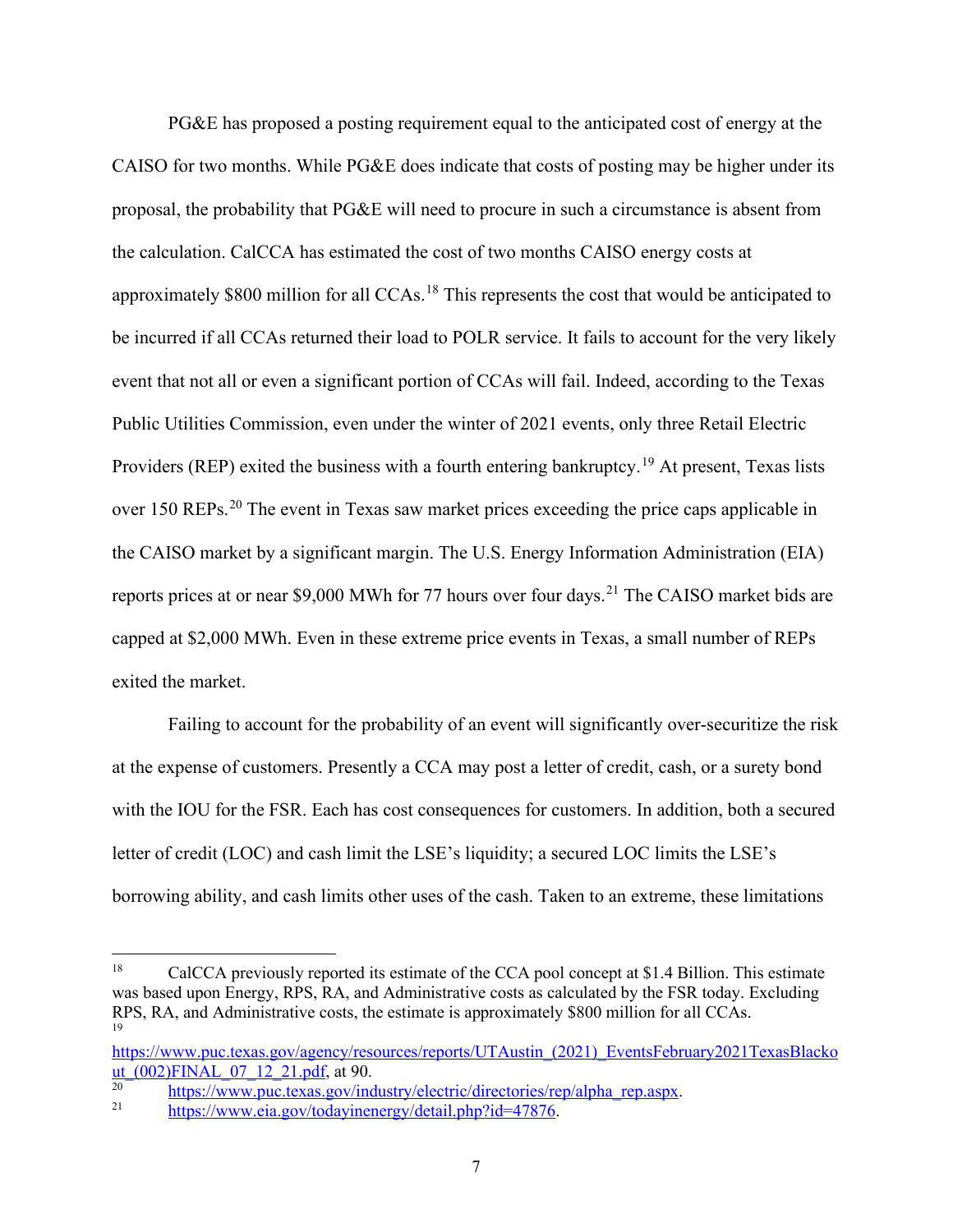could affect an LSE's ability to advance clean energy resource development. The only instrument that does not have this effect is a surety bond, which SCE now proposes to eliminate as an option, as discussed below.

Consider the effect of the use of letters of credit to fund a liquidity pool of the magnitude PG&E proposes. A secured LOC may have costs as low as 65 basis points annually, the securitization means encumbering cash with the financial institution providing the letter. Therefore, if used by all CCAs, \$800 million in cash would be encumbered that would be better spent developing new non-emitting resources to meet grid and policy goal needs. In addition to the opportunity cost of the posted cash, it would also cost CCA customers in excess of \$5 million annually. Unsecured instruments such as a surety bond or unsecured LOC may cost the borrowing entity on the order of 200 basis points. This would reduce the liquidity crunch from setting aside millions of dollars as security, but it would come at a cost of \$16 million per year for the same \$800 million in security. Since these costs accumulate each year, over the next 20 years alone the additional costs would be between \$100 million and \$320 million. This is an unreasonable price for customers to pay for an event that is unlikely to occur.

PG&E's liquidity proposal must be viewed through the lens of not only consequences, but probability of failure. As CalCCA has noted, seven CCAs now have investment-grade credit ratings, with two ratings that were issued *after* the WCE bankruptcy. This means that a ratings agency has issued an opinion about the ability and willingness of an entity to meet its financial obligations in full and on time.<sup>[22](#page-10-0)</sup> In addition, all CCAs have active risk management policies, which are publicly available, and conduct risk oversight on a regular basis. Risk management mitigates the risk of default – both the probability and potential consequences of failure.

<span id="page-10-0"></span><sup>22</sup> [https://www.spglobal.com/ratings/\\_division](https://www.spglobal.com/ratings/_division-assets/pdfs/guide_to_credit_rating_essentials_digital.pdf)[assets/pdfs/guide\\_to\\_credit\\_rating\\_essentials\\_digital.pdf,](https://www.spglobal.com/ratings/_division-assets/pdfs/guide_to_credit_rating_essentials_digital.pdf) at 4.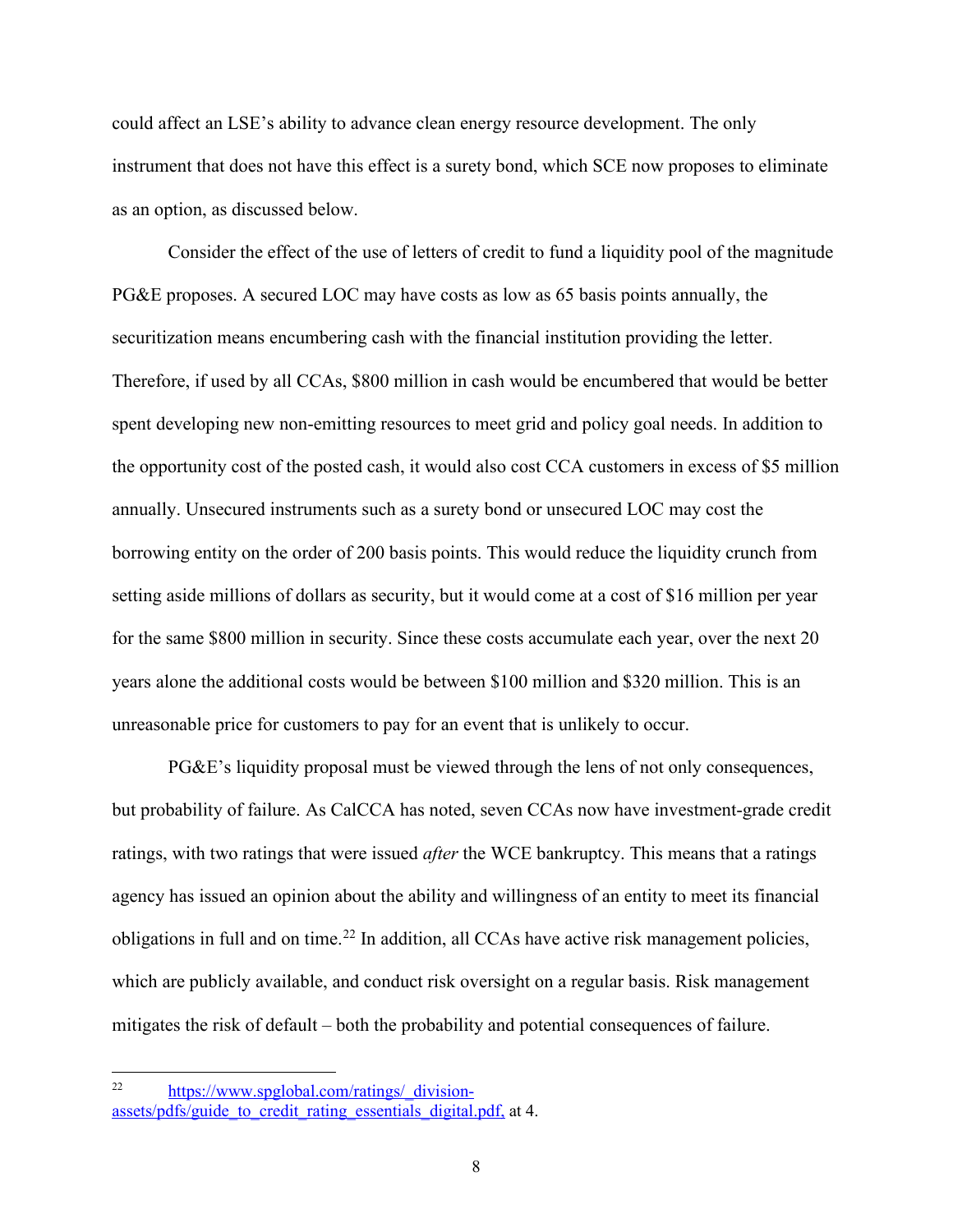#### <span id="page-11-0"></span>**B. SCE and SDG&E's Proposed FSR Changes are Imbalanced and Require Additional Changes to Improve the Accuracy of the Calculation**

SCE and SDG&E each propose two changes to the FSR calculation to improve its accuracy. First, they propose the calculation of RA and RPS costs should use the most up-to-date benchmarks.<sup>[23](#page-11-1)</sup> CalCCA agrees with this change.<sup>24</sup> Additionally, SCE proposes the FSR and reentry fee calculation must net "the PCIA revenues the IOUs expects to recover from the mass involuntary returning CCA customers over the forward six-month period from the gross revenues the IOU expects to recover from those customers over the same period."<sup>[25](#page-11-3)</sup> SDG&E also suggests the FSR calculation needs to be revised to consider Power Charge Indifference Adjustment (PCIA) rates already received by the IOU that would not be incremental revenue.<sup>26</sup>

If the Commission moves forward with changes to the FSR calculation to improve its accuracy, the Commission should take a holistic review of the calculation to ensure each component of the calculation is properly updated. Therefore, in addition to reconsidering the benchmarks for RA and RPS costs and the treatment of PCIA revenues, the Commission should also consider the changes proposed by CalCCA, including (1) accounting for resources readily available to the POLR (*i.e.*, CAM and Voluntarily Allocated PCIA); (2) updating the RA and RPS benchmarks to include the impacts of the returning customers' rate classes; (3) reflecting the impacts of any already authorized future rate changes; and (4) accounting for the impact of seasonality of rates that returning customers will pay.<sup>[27](#page-11-5)</sup> This will ensure that cost and revenue forecasts are equally informed for all elements.

<span id="page-11-1"></span><sup>&</sup>lt;sup>23</sup> SCE Comments at 11; and SDG&E Comments at 11.<br><sup>24</sup> CalCCA Comments at 7

<span id="page-11-2"></span> $2^2$  CalCCA Comments at 7.<br>
SCE Comments at 12

<span id="page-11-3"></span><sup>&</sup>lt;sup>25</sup> SCE Comments at 12.<br><sup>26</sup> SDG&E Comments at

<span id="page-11-4"></span><sup>&</sup>lt;sup>26</sup> SDG&E Comments at 8.<br><sup>27</sup> CelCCA Comments at 9.

<span id="page-11-5"></span>CalCCA Comments at 8-9.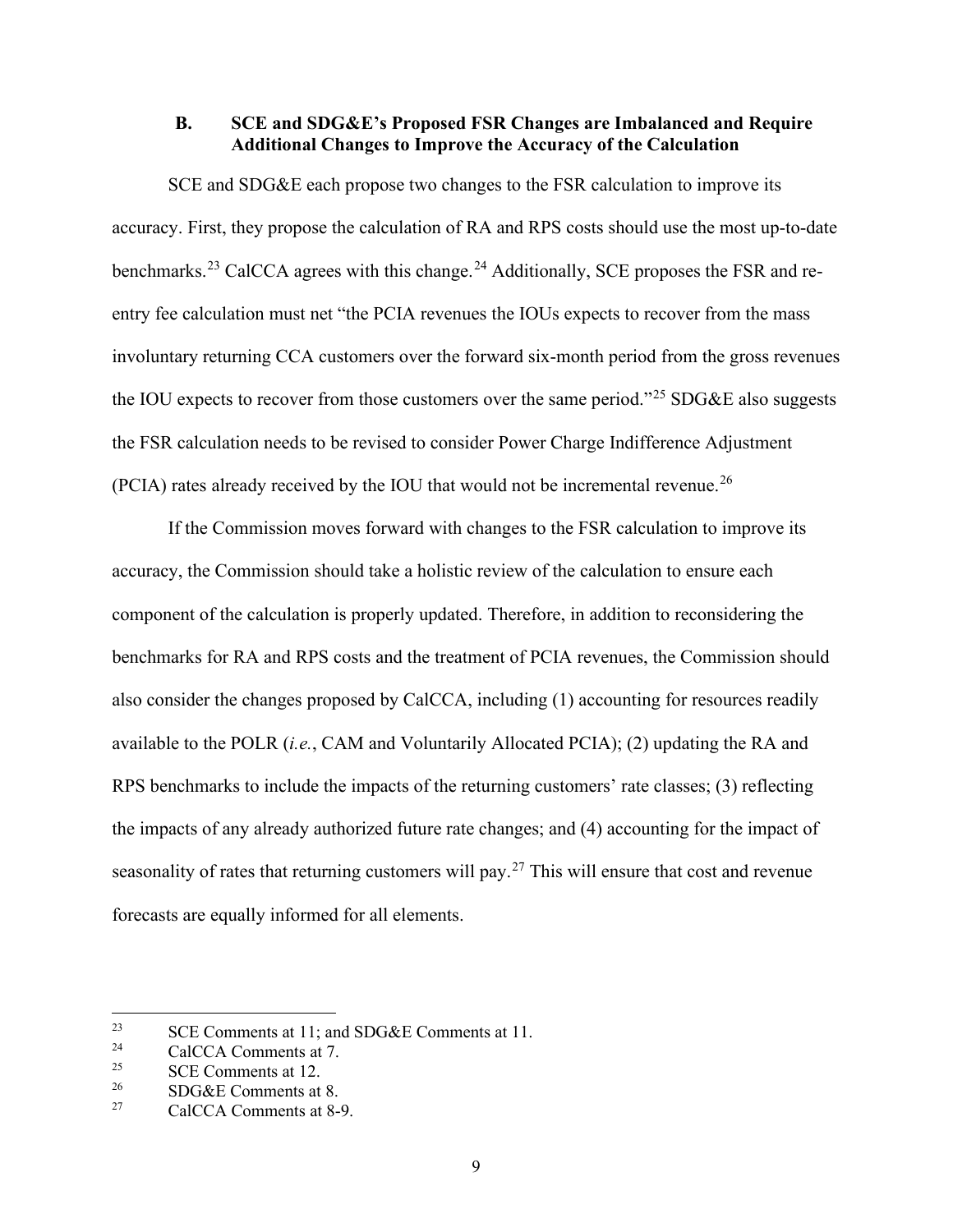## <span id="page-12-0"></span>**C. The Need to Remove Surety Bonds as a Security Instrument has not Been Sufficiently Demonstrated**

The Commission should not remove surety bonds as a security instrument to comply with the FSR. The FSR statute expressly allows for posting a bond.<sup>[28](#page-12-1)</sup> The Commission appropriately allowed for surety bonds when implementing the statute with respect to  $CCAs.<sup>29</sup> SCE proposes$  $CCAs.<sup>29</sup> SCE proposes$  $CCAs.<sup>29</sup> SCE proposes$ to remove surety bonds as an instrument that can be used to meet a CCA's FSR. SCE bases this proposal on the supposition that "they [surety bonds] are expected to be litigious, just as insurance claims typically are, and can potentially take months or years for the IOU to recover on its Re-Entry Fee claim and impact the IOUs' liquidity during this period of dispute."<sup>[30](#page-12-3)</sup> However, the Commission expressly rejected this argument:

The Joint Utilities describe the problem with surety bonds as follows:

Collecting on a surety bond is similar to collecting on an insurance claim, where a litigious and delayed process for resolving a claim is not unusual.... The purpose of the statute appears to be more about basic financial security – ensuring that money is available – rather than liquidity. The fact that surety bonds may not be commonly used for other purposes in the energy procurement business does not control in this context, where there is express statutory language. Accordingly, we approve the use of surety bonds as FSR for  $CCAs.<sup>31</sup>$  $CCAs.<sup>31</sup>$  $CCAs.<sup>31</sup>$ 

The governing statute permitting a bond - section 394.25(e) – has not changed and continues to permit the use of a bond. SCE's supposition was not sufficient when raised before the Commission previously, and it is not sufficient now to remove surety bonds as an option. As noted in section II.A, a surety bond may be the most cost-effective manner of meeting an FSR

<span id="page-12-1"></span><sup>&</sup>lt;sup>28</sup> Cal. Pub. Util. Code § 394.25(e).<br>
D. 18.05.002 Ordering Baragraph

<span id="page-12-2"></span><sup>&</sup>lt;sup>29</sup> D.18-05-002 Ordering Paragraph 7.<br><sup>30</sup> SCE Comments at 16

<span id="page-12-4"></span><span id="page-12-3"></span> $\frac{30}{31}$  SCE Comments at 16.<br>D 18.05.022 at 8.0

D.18-05-022 at 8-9.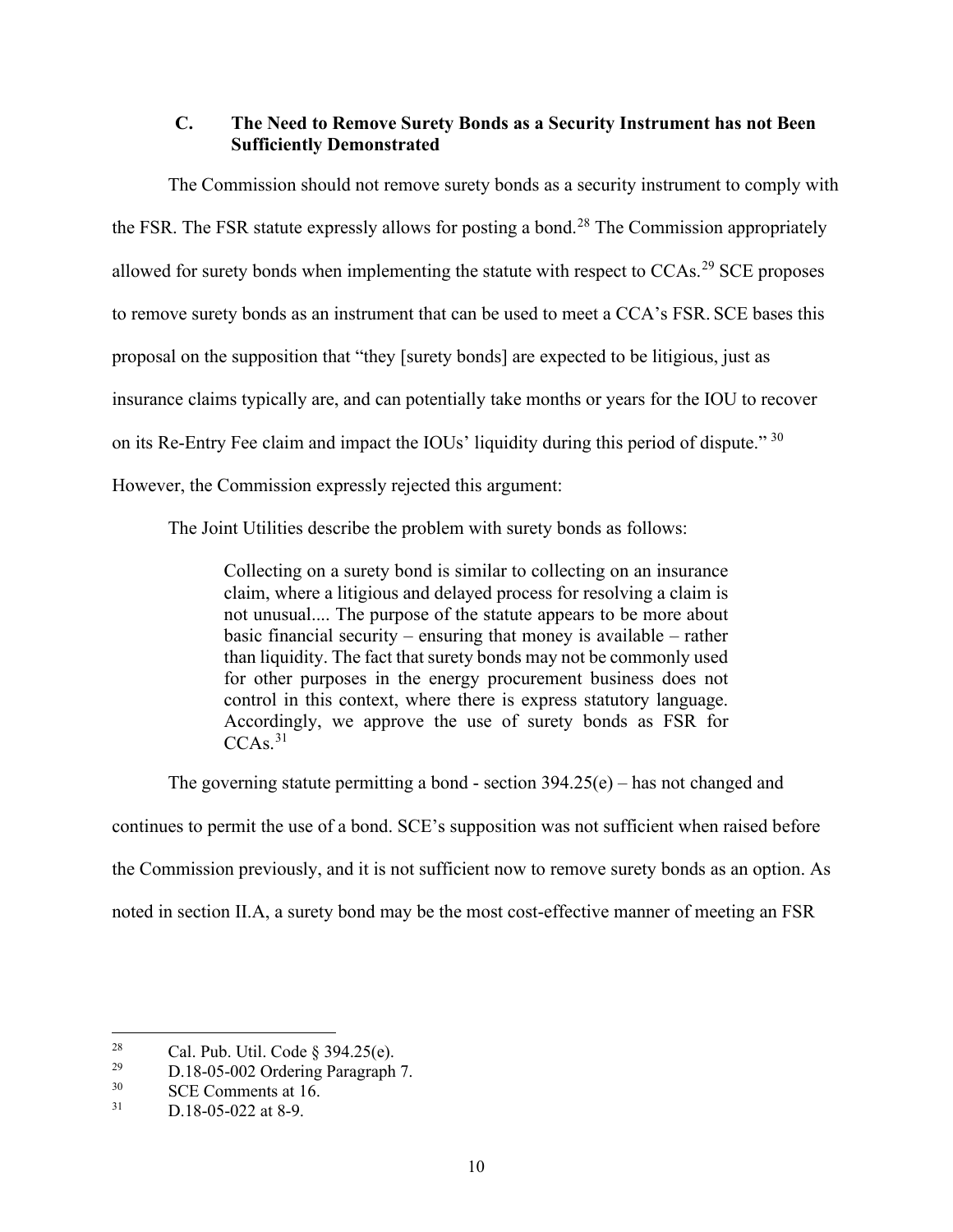requirement to avoid encumbering needed cash. For these reasons, the Commission should reject SCE's proposal.

## <span id="page-13-0"></span>**III. ANY FINANCIAL MONITORING MUST MAKE USE OF EXISTING PUBLIC INFORMATION AND SHOULD BE AIMED SOLELY AT PROVIDING THE COMMISSION ADVANCE NOTICE OF LIKELY CUSTOMER RETURNS**

Parties have made a number of financial monitoring proposals, including monitoring based upon publicly available data,  $32$  complex monitoring using a substantial list of metrics,  $33$ required use of a third-party credit rating agency,  $34$  and preemptive action to deregister an LSE involuntarily in response to unspecified financial circumstances. [35](#page-13-4) CalCCA's proposal would (1) enhance the implementation planning process for newly launching CCAs; and (2) require financial monitoring of existing LSEs, including CCAs and ESPs, using publicly available data based on a tiered approach that considers each LSE's circumstance. Any financial monitoring proposal adopted should strike a reasonable balance between the ability for the Commission to evaluate useful information, and the ability for the LSE to provide the information without the need to disclose confidential information or report unnecessary information. CalCCA's proposal does this by providing the Commission the information it needs to be informed of LSE's financial activities, leveraging publicly available information, and ensuring LSEs can readily provide the necessary information.

<span id="page-13-2"></span><span id="page-13-1"></span><sup>32</sup> CalCCA Comments at 16-18. 33 *Comments of the Public Advocates Office on the Administrative Law Judge's Ruling Distributing Workshop Agenda and Providing Questions for Additional Post Workshop Comments,* R.21-03-011 (Mar. 28, 2022), at 11-19; and PG&E Comments at 21-23.<br> $^{34}$  SDG&E Comments at 21-23

<span id="page-13-4"></span><span id="page-13-3"></span> $34$  SDG&E Comments at 21-23.<br>35 SCE Comments at 2.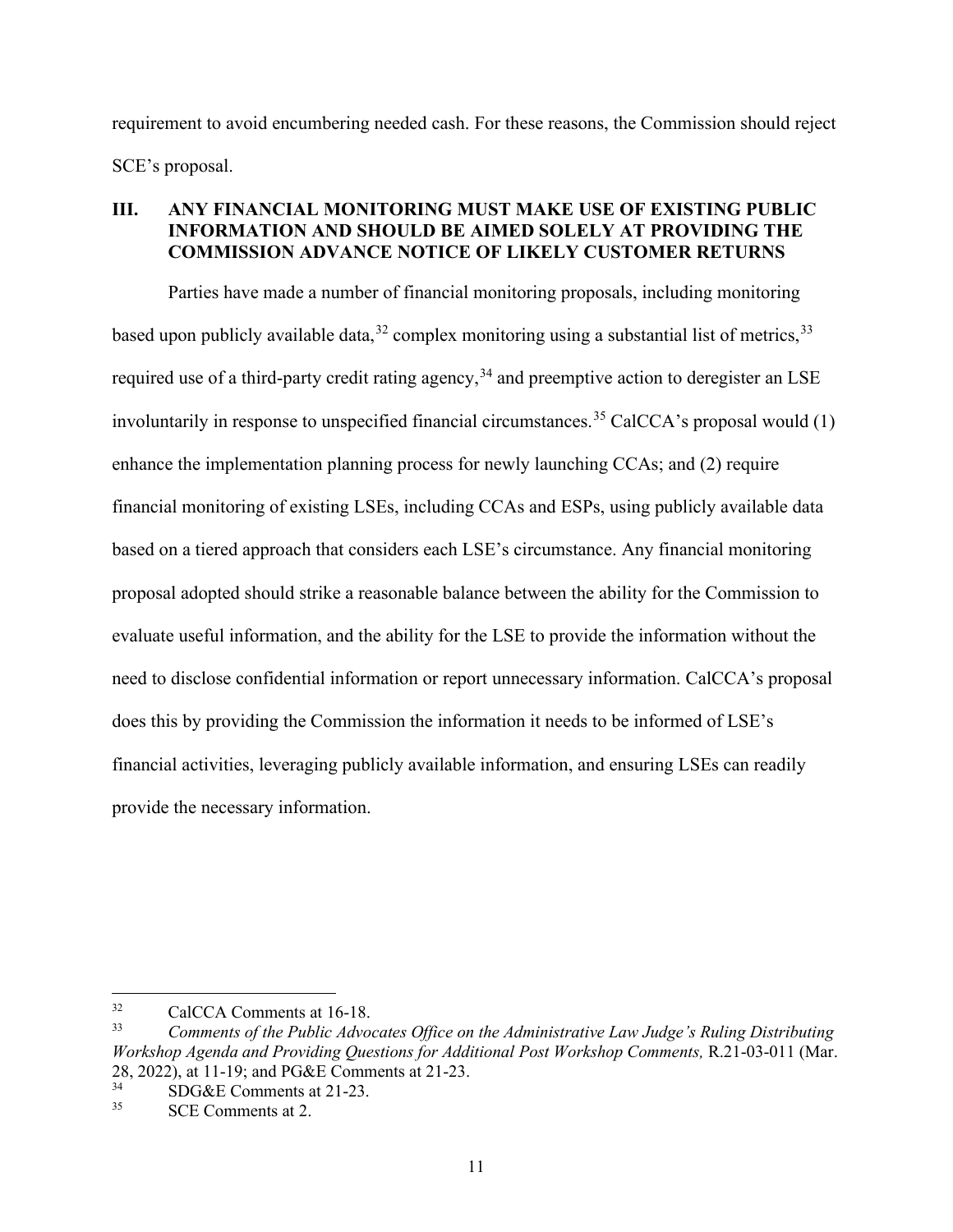<span id="page-14-0"></span>**D. The Commission Should Develop an Administratively Simple Approach to Financial Monitoring as Opposed to a Complex Approach Resulting in Premature Action by the Commission** 

The Public Advocates Office (CalAdvocates) and PG&E propose a significant number of metrics CCAs should report to the Commission. At this point, however, the Commission should avoid undertaking an overly complex oversight framework for CCA financial practices. Instead, the Commission should develop administratively simple approaches to identify financially stressed LSEs and engage those LSEs in consultation to better understand their plans going forward.

Further, as discussed in section VI, it is not within the scope of the Commission's jurisdiction to terminate LSE service involuntarily, as suggested by SCE. It should be noted that pre-emptive action was not taken in either of the bankruptcies of PG&E, and yet customers continued to be served. It is possible that a similar event could occur with a CCA or Electric Service Provider (ESP), where the LSE continues service following bankruptcy. If the Commission took pre-emptive action, the ability to continue to serve those customers by the CCA or ESP would be removed unnecessarily. Such an outcome would result in significant market disruption and undermine confidence in the stability of the business environment in California.

CalCCA's proposal for financial oversight serves as a reasonable basis for the Commission to begin to understand the mechanisms and practices used by different LSEs while remaining clearly within the Commission's jurisdiction.<sup>[36](#page-14-1)</sup>

<span id="page-14-1"></span>36 CalCCA Comments at 16-18.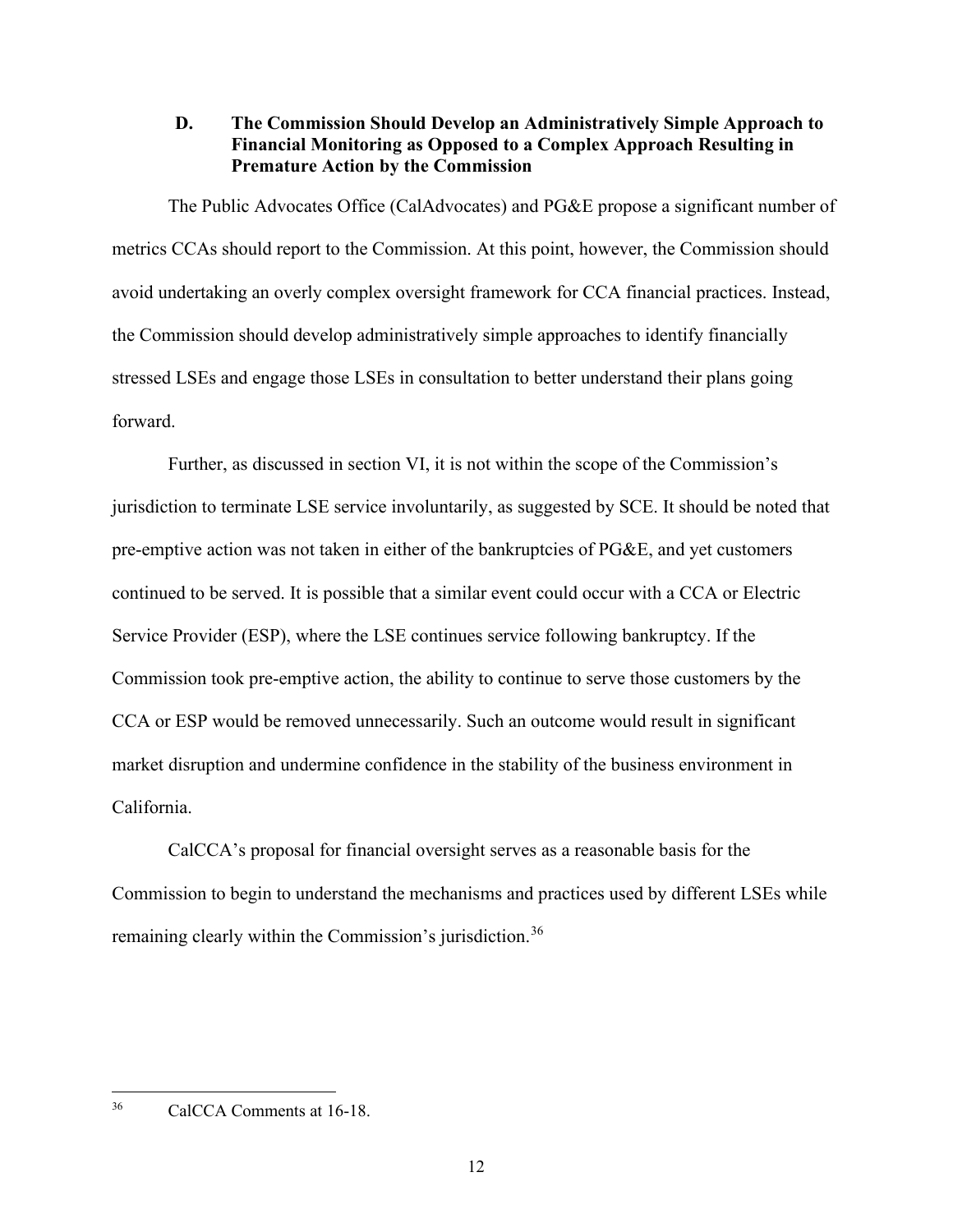#### **E. The Commission Should not Require all CCAs to Obtain a Credit Rating**

<span id="page-15-0"></span>The Commission should dismiss any suggestions that all CCAs must pursue a compulsory credit rating. SDG&E suggests "[t]he most critical new measure to be implemented at this point is the requirement that all CCAs (*i.e.*, those currently in existence and those that form in the future) register with third party credit rating agencies (*e.g.*, Moody's Investors Service, S&P Global Ratings (Standard & Poor's))."<sup>[37](#page-15-1)</sup> The Commission should not adopt this proposal given the undue burden it would place on smaller or newly forming LSEs. Obtaining a credit rating by an independent agency is costly and requires an extreme amount of time and effort that may be too burdensome for smaller or newly formed LSEs. In addition, forcing newly launched CCAs to get credit ratings before they are ready and have established an operating history is very likely to increase the costs for new CCAs both in (1) staff time and direct costs to work with rating agencies; and (2) higher procurement costs across the board. The Commission must balance the burden on LSEs associated with financial monitoring with the benefit of having the information. Requiring credit ratings of all CCAs would be unduly burdensome, particularly when the Commission can obtain valuable information through the reporting as suggested by CalCCA.

Rather than requiring CCAs to be credit rated, the Commission should adopt CalCCA's proposed tiers, which would require different levels of financial monitoring based on individual LSE's circumstances, including if the LSE is credit-rated. Under CalCCA's tier proposal, if the LSE has an investment-grade credit rating, no additional financial monitoring would be required. This would provide incentives for LSEs to obtain credit ratings, while providing smaller LSEs the option to forego obtaining a credit rating in favor of financial monitoring. This proposal recognizes that credit-rated LSEs are already under evaluation by a third-party that specializes in

<span id="page-15-1"></span>37 SDG&E Comments at 22.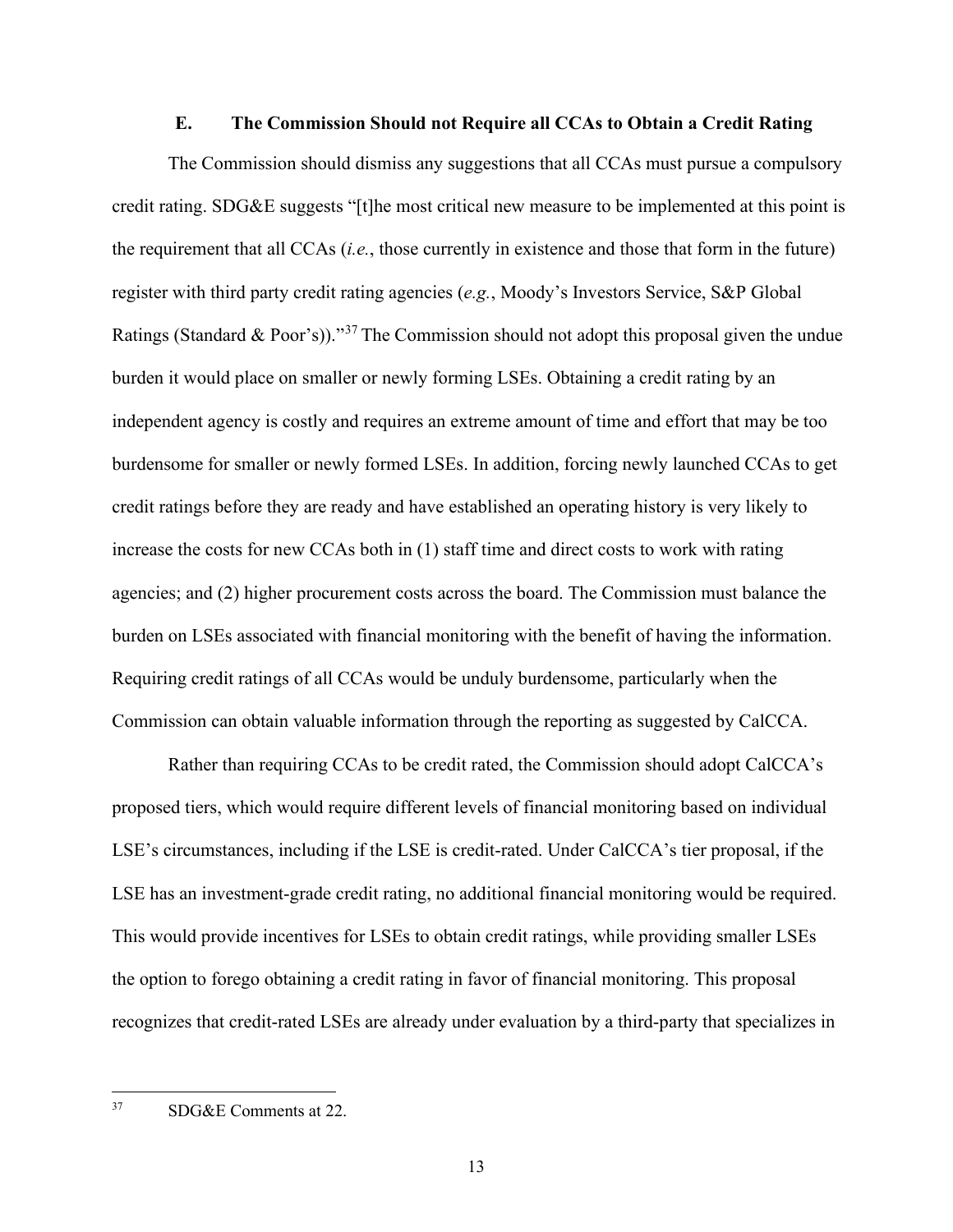evaluating entities' financial health and recognizes that entities with investment-grade credit ratings are extremely unlikely to fail, as demonstrated in Table 1 below.

Standard & Poor's *Default, Transition, and Recovery: 2020 Annual Global Corporate Default and Rating Transition Study* provides metrics around the default rates of credit-rated entities, indicating investment-grade credit-rated entities have a very low probability of default.<sup>[38](#page-16-0)</sup>

| Global Corporate Average Cumulative Default Rates By Rating Modifier (1981-2020) (%) |                |       |       |             |                          |      |       |             |      |      |             |       |      |                                                                                                                                                                                                                                                                                                                                                                                                                 |
|--------------------------------------------------------------------------------------|----------------|-------|-------|-------------|--------------------------|------|-------|-------------|------|------|-------------|-------|------|-----------------------------------------------------------------------------------------------------------------------------------------------------------------------------------------------------------------------------------------------------------------------------------------------------------------------------------------------------------------------------------------------------------------|
|                                                                                      |                |       |       |             |                          |      |       |             |      |      |             |       |      |                                                                                                                                                                                                                                                                                                                                                                                                                 |
| 1                                                                                    | $\overline{2}$ | 3     | 4     | 5           | 6                        | 7    | 8     | 9           | 10   | 11   | 12          | 13    | 14   | 15                                                                                                                                                                                                                                                                                                                                                                                                              |
| 0.00                                                                                 | 0.03           | 0.13  | 0.24  | 0.34        | 0.45                     | 0.51 | 0.59  | 0.64        | 0.70 | 0.72 | 0.75        | 0.78  | 0.84 | 0.90                                                                                                                                                                                                                                                                                                                                                                                                            |
| 0.00                                                                                 | 0.05           | 0.05  | 0.10  | 0.15        | 0.20                     | 0.25 | 0.31  | 0.36        | 0.42 | 0.48 | 0.53        | 0.59  | 0.66 | 0.72                                                                                                                                                                                                                                                                                                                                                                                                            |
| 0.02                                                                                 | 0.03           | 0.08  | 0.21  | 0.35        | 0.47                     | 0.59 | 0.70  | 0.78        | 0.87 | 0.95 | 1.00        | 1.10  | 1.16 | 1.22                                                                                                                                                                                                                                                                                                                                                                                                            |
| 0.03                                                                                 | 0.08           | 0.16  | 0.23  | 0.31        | 0.41                     | 0.47 | 0.52  | 0.57        | 0.62 | 0.68 | 0.73        | 0.75  | 0.80 | 0.84                                                                                                                                                                                                                                                                                                                                                                                                            |
| 0.05                                                                                 | 0.09           | 0.19  | 0.31  | 0.41        | 0.50                     | 0.60 | 0.71  | 0.83        | 0.96 | 1.08 | 1.21        | 1.36  | 1.54 | 1.68                                                                                                                                                                                                                                                                                                                                                                                                            |
| 0.05                                                                                 | 0.14           | 0.21  | 0.32  | 0.44        | 0.61                     | 0.78 | 0.94  | 1.11        | 1.32 | 1.48 | 1.60        | 1.72  | 1.79 | 1.95                                                                                                                                                                                                                                                                                                                                                                                                            |
| 0.06                                                                                 | 0.16           | 0.25  | 0.36  | 0.51        | 0.66                     | 0.87 | 1.03  | 1.15        | 1.27 | 1.37 | 1.50        | 1.62  | 1.74 | 1.84                                                                                                                                                                                                                                                                                                                                                                                                            |
| 0.09                                                                                 | 0.26           | 0.47  | 0.67  | 0.90        | 1.15                     | 1.35 | 1.56  | 1.82        | 2.07 | 2.30 | 2.46        | 2.64  | 2.87 | 3.12                                                                                                                                                                                                                                                                                                                                                                                                            |
| 0.15                                                                                 | 0.37           | 0.59  | 0.93  | 1.27        | 1.62                     | 1.94 | 2.24  | 2.56        | 2.88 | 3.22 | 3.49        | 3.72  | 3.82 | 4.03                                                                                                                                                                                                                                                                                                                                                                                                            |
| 0.24                                                                                 | 0.69           | 1.27  | 1.93  | 2.63        | 3.24                     | 3.78 | 4.28  | 4.69        | 5.04 | 5.43 | 5.75        | 6.05  | 6.51 | 6.86                                                                                                                                                                                                                                                                                                                                                                                                            |
| 0.32                                                                                 | 0.97           | 1.76  | 2.55  | 3.35        | 4.14                     | 4.82 | 5.32  | 5.92        | 6.52 | 6.93 | 7.42        | 7.92  | 8.27 | 8.82                                                                                                                                                                                                                                                                                                                                                                                                            |
| 0.48                                                                                 | 1.52           | 2.96  | 4.34  | 5.76        | 6.88                     | 7.92 | 8.81  | 9.67        |      |      |             |       |      |                                                                                                                                                                                                                                                                                                                                                                                                                 |
| 0.96                                                                                 | 2.92           | 5.01  | 7.15  | 9.03        | 10.83                    |      |       |             |      |      |             |       |      |                                                                                                                                                                                                                                                                                                                                                                                                                 |
| 1.98                                                                                 | 5.42           | 8.82  | 11.73 | 14.02       |                          |      |       |             |      |      |             |       |      |                                                                                                                                                                                                                                                                                                                                                                                                                 |
| 3.13                                                                                 | 7.35           | 11.11 | 14.19 |             |                          |      |       |             |      |      |             |       |      |                                                                                                                                                                                                                                                                                                                                                                                                                 |
| 6.52                                                                                 | 13.69          |       |       |             |                          |      |       |             |      |      |             |       |      | 35.8                                                                                                                                                                                                                                                                                                                                                                                                            |
| 28.30                                                                                |                |       |       |             |                          |      |       |             |      |      |             |       |      | 54.7                                                                                                                                                                                                                                                                                                                                                                                                            |
| 0.09                                                                                 | 0.24           | 0.41  | 0.63  | 0.86        | 1.09                     | 1.30 | 1.50  | 1.69        | 1.88 | 2.05 | 2.20        | 2.35  | 2.49 | 2.65                                                                                                                                                                                                                                                                                                                                                                                                            |
| 3.71                                                                                 | 7.19           | 10.18 | 12.63 | 14.64       | 16.30                    |      |       |             |      |      |             |       |      | 24.0                                                                                                                                                                                                                                                                                                                                                                                                            |
| 1.53                                                                                 | 3.00           | 4.27  | 5.35  | 6.25        | 7.01                     | 7.64 | 8.18  | 8.67        | 9.12 | 9.50 | 9.83        | 10.13 |      |                                                                                                                                                                                                                                                                                                                                                                                                                 |
|                                                                                      |                |       |       | 19.28 23.16 | --Time horizon (years)-- |      | 17.68 | 12.34 13.78 |      |      | 10.43 11.25 |       |      | 11.86 12.34 12.68 13.0<br>14.92 15.92 16.68 17.46 18.21 18.94 19.6<br>15.80 17.43 18.86 20.17 21.37 22.41 23.14 23.92 24.65 25.3<br>16.69 18.97 20.62 21.87 23.07 24.26 25.02 25.78 26.37 26.89 27.4<br>25.97 28.07 29.63 30.86 31.72 32.45 33.61 34.32 34.89 35.46<br>38.33 43.42 46.36 48.58 49.61 50.75 51.49 52.16 52.76 53.21 53.68 54.23 54.69<br>18.83 19.86 20.81 21.61 22.29 22.93 23.49<br>10.41 10.6 |

Sources: S&P Global Ratings Research and S&P Global Market Intelligence's CreditPro®.

<span id="page-16-0"></span><sup>38</sup> *Default, Transition, and Recovery: 2020 Annual Global Corporate Default and Rating Transition Study* at Table 26: [https://www.spglobal.com/ratings/en/research/articles/210407-default-transition-and](https://www.spglobal.com/ratings/en/research/articles/210407-default-transition-and-recovery-2020-annual-global-corporate-default-and-rating-transition-study-11900573)[recovery-2020-annual-global-corporate-default-and-rating-transition-study-11900573.](https://www.spglobal.com/ratings/en/research/articles/210407-default-transition-and-recovery-2020-annual-global-corporate-default-and-rating-transition-study-11900573)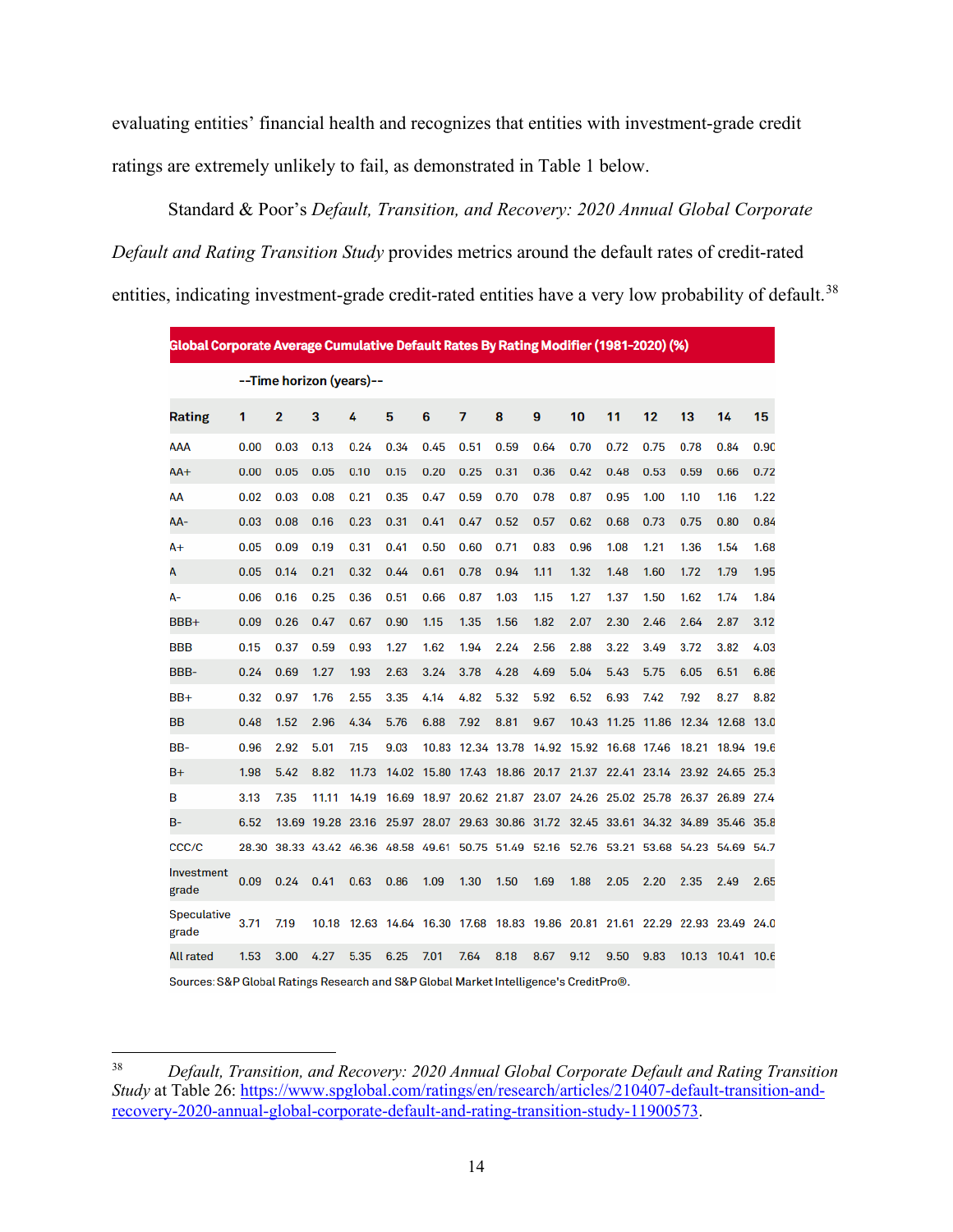Given the very low probability of default by investment grade credit rated entities it is reasonable for the Commission to require additional financial monitoring of LSEs without investment-grade credit ratings using publicly available information to allow the Commission to gather information about the health of LSEs and to inform the Commission of when LSE consultations are needed. This approach would not be overly burdensome and would provide the Commission useful information needed to gain insight into the financial conditions of all LSEs. For these reasons, the Commission should adopt CalCCA's proposal for tiered financial monitoring rather than require all CCAs obtain a credit rating as SDG&E proposes.

#### **F. The Commission Must Apply Financial Monitoring and Risk Management Requirements Comparably Between CCAs and ESPs**

<span id="page-17-0"></span>DAC/UC/AReM's comments suggest financial monitoring and risk management proposals should apply to CCAs only.<sup>[39](#page-17-1)</sup> In part, DAC/UC/AReM's argument is that ESPs are large multi-national companies and that there is a robust market for the provision of direct access. Neither of these arguments hold true under a "Black Swan" event the Commission is preparing for through this proceeding. The size and scope of a business does not guarantee that they will take losses to serve customers. If the profit from one market is reduced, entities will tend to invest that capital in a market with better returns. Under a market environment with high energy and capacity costs, there is no reason to believe that an ESP would continue to take losses by continuing to serve its customers. At the same time, if one ESP fails during a price spike, while other ESPs may continue to exist, it may not be feasible for them to take on new customers from the failed ESP at high prices when the customers have the option of returning to the IOU service. This was reported to have happened in Texas where an ESP encouraged customers to

<span id="page-17-1"></span><sup>39</sup> *Comments of the Direct Access Customer Coalition, the Regents of the University of California and Alliance For Retail Energy Markets on Ruling Providing Questions for Additional Post Workshop Comments,* R.21-03-011 (Mar. 28, 2022) (DAC/UC/AReM Comments), at 3-5.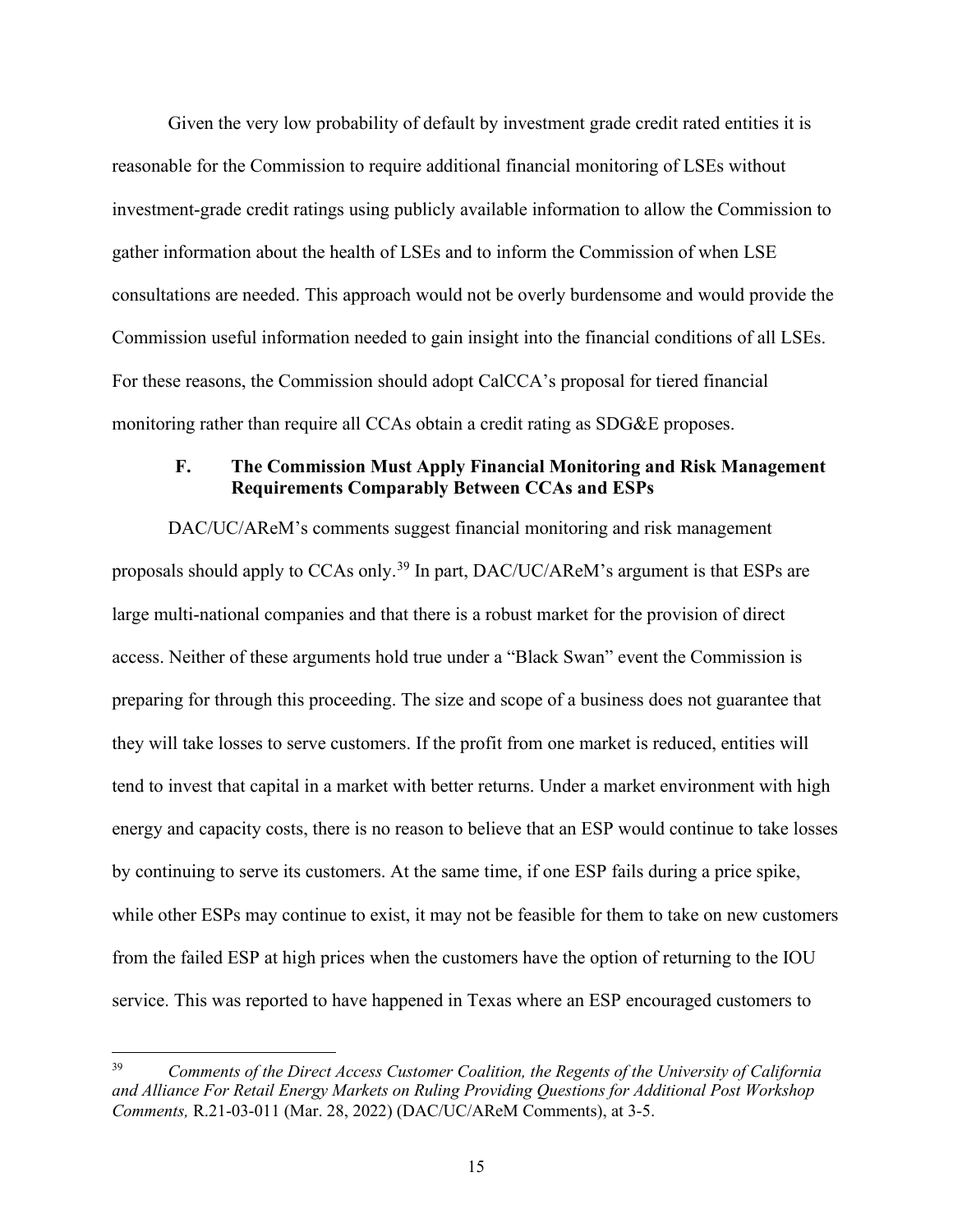leave its service but other ESPs were not taking on new customers due to the volatility in pricing.<sup>40</sup> Given the Commission's problem statement in this proceeding is rooted in extreme events, and the fact that market price volatility will impact all LSEs and not just CCAs, proposals should apply to CCAs and ESPs alike.

## <span id="page-18-0"></span>**IV. THE LEGISLATURE DID NOT AUTHORIZE THE COMMISSION TO UNILATERALLY TERMINATE CCA SERVICE**

As CalCCA explains in section III, the Commission should limit any financial monitoring of LSEs to a purpose squarely within its statutory authority. SCE's comments clearly articulate this purpose: "to see early warning signs and influence the processes and outcomes in the event of an LSE failure is imminent and unavoidable." SCE unfortunately encourages the Commission to take a step outside of its jurisdiction, suggesting that "the Commission should be prepared to take pre-emptive actions, such as involuntary LSE service terminations when there is good cause, to protect customers."[41](#page-18-2) The Commission should reject SCE's proposal and ensure any financial monitoring remains within the clear scope of its jurisdiction.

Assembly Bill (AB)  $117 (2002)^{42}$  $117 (2002)^{42}$  $117 (2002)^{42}$  established the primary scope of the Commission's jurisdictional authority.<sup>[43](#page-18-4)</sup> Nothing in the bill allows the Commission to financially monitor or, more importantly, terminate a CCA's registration based on this monitoring. The primary focus of the Commission's role as established in AB 117 was "to determine a cost-recovery mechanism to be imposed on the community choice aggregator to prevent a shifting of costs to an electrical

<span id="page-18-1"></span><sup>40</sup> [https://www.dallasnews.com/business/energy/2021/02/16/electricity-retailer-griddys-unusual](https://www.dallasnews.com/business/energy/2021/02/16/electricity-retailer-griddys-unusual-plea-to-texas-customers-leave-now-before-you-get-a-big-bill/)[plea-to-texas-customers-leave-now-before-you-get-a-big-bill/.](https://www.dallasnews.com/business/energy/2021/02/16/electricity-retailer-griddys-unusual-plea-to-texas-customers-leave-now-before-you-get-a-big-bill/)<br>
<sup>41</sup> SCE Comments at 2.<br>
Assembly Bill 117 (Mioden 2002) (Electrical Restruct

<span id="page-18-2"></span>

<span id="page-18-3"></span><sup>&</sup>lt;sup>42</sup> Assembly Bill 117 (Migden 2002) (Electrical Restructuring: aggregation).<br><sup>43</sup> Since AB 117's enactment, the Commission's role has been expanded to li

<span id="page-18-4"></span>Since AB 117's enactment, the Commission's role has been expanded to limited authority related to Resource Adequacy (Cal. Pub. Util. Code § 380) and renewable resource integration (Cal. Pub. Util. Code  $\S$  399.12(j)(2)).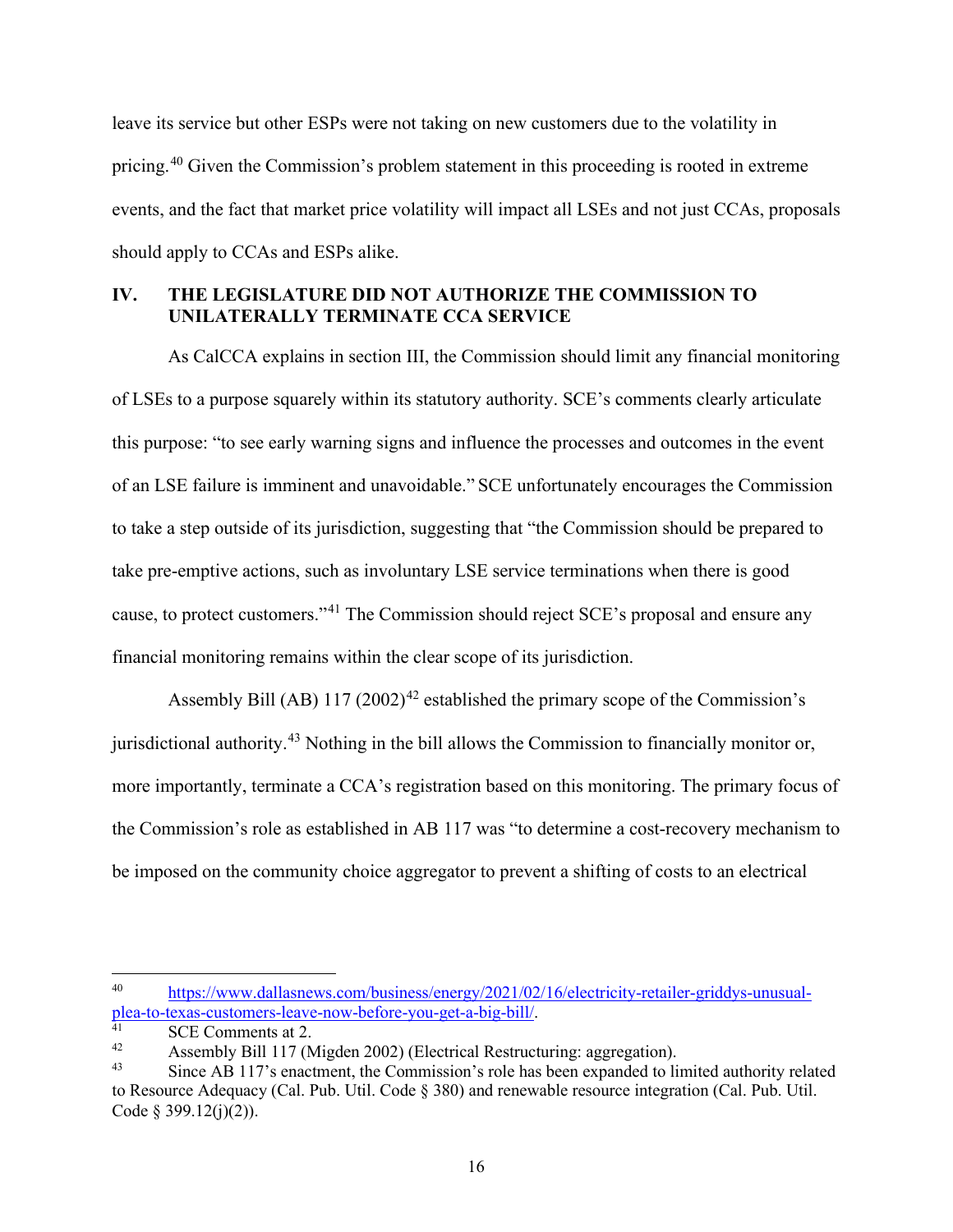corporation's bundled customers."[44](#page-19-0) Moreover, nothing in the list of required information for the implementation plan touches on the CCA's financial condition.<sup>[45](#page-19-1)</sup> Finally, while the Commission may request additional information in some cases, requesting information is a far cry from revoking registration.<sup>46</sup>While the Legislature did not grant the Commission authority to assess or act on CCA financial condition, it expressly provided the Commission with that authority for ESPs. The Commission must require as a condition of registration "proof of financial viability" assessed using "uniform standards."[47](#page-19-3) The Legislature also expressly and clearly provided the Commission authority to suspend or revoke an ESP's registration, "in whole or in part," under several circumstances. Most notably, the Commission may revoke or suspend an ESP's registration when "there is evidence that the electric service provider is not financially or operationally capable of providing the offered electric service."[48](#page-19-4) None of these very explicit statutory directives applies to CCAs.

SB 520, enacted in 2019, did not extend the Commission's authority over CCAs. The primary focus of the bill is to describe the characteristics required for an entity to serve as POLR. In fact, the only provisions addressing entities *other than* a POLR address "continued achievement of California's greenhouse gas emission reduction and air quality goals."[49](#page-19-5) Nothing in the Legislature's POLR directives give the Commission authority to terminate the registration of a CCA.

<span id="page-19-0"></span><sup>&</sup>lt;sup>44</sup> AB 117 Legislative Digest (1). The bill also addressed CCA participation in energy efficiency programs. *See* Cal. Pub. Util. Code § 381.1.

<span id="page-19-1"></span><sup>&</sup>lt;sup>45</sup> *See* Cal. Pub. Util. Code § 366.2(c)(3).

<span id="page-19-3"></span><span id="page-19-2"></span><sup>46</sup> *Id.* at (c)(17).<br>
47 *See* Cal. Pub. Util. Code § 394.25(b)(9).<br>
48 *Id.* at (b)(3).<br>
Cal. Pub. Util. Code § 387(h).

<span id="page-19-4"></span>

<span id="page-19-5"></span>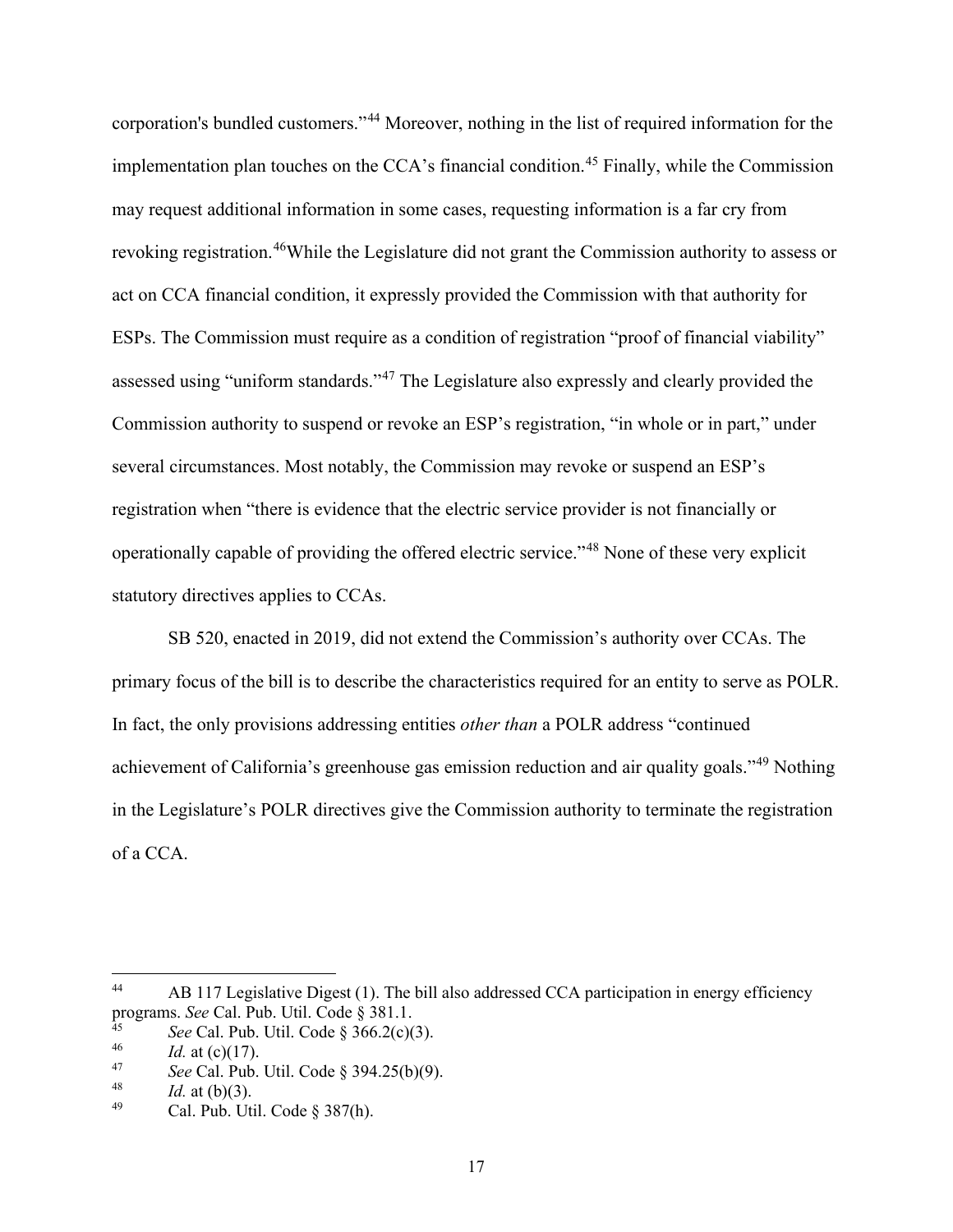AB 117 expressly establishes a role for the Commission in the implementation process. Other than the roles carved out for oversight of RA compliance and renewable integration purposes, the Legislature left financial and rate oversight to the local governing body. The Commission thus should reject SCE's proposal to step across the jurisdictional boundary to unilaterally terminate a CCA's registration.

## <span id="page-20-0"></span>**V. REQUIRING LSES TO INCLUDE CONTRACT PROVISIONS FOR ASSIGNMENT TO THE POLR WOULD RISK UNENFORCEABILITY IN BANKRUPTCY, INCREASED CUSTOMER COSTS, AND UNINTENDED MARKET CONSEQUENCES**

Early in this proceeding, Commission staff raised the possibility of assigning contracts of a failing LSE to the POLR upon customer return.<sup>50</sup> Certain parties continue to support this concept, including the California Energy Storage Alliance (CESA), the Solar Energy Industries Association (SEIA) and the Large-scale Solar Association (LSA) (SEIA/LSA), and Small Business Utility Advocates (SBUA).

CESA and SEIA/LSA suggest *mandatory* novation of contracts to the POLR upon a return of customers. They suggest this tool could lower financing costs by providing more certainty to financers that the contract will remain intact in the event of an LSE deregistration.<sup>[51](#page-20-2)</sup> SEIA/LSA's novation proposal would apply only to CCAs and explicitly exclude ESPs.<sup>[52](#page-20-3)</sup> Such an exclusion would be arbitrary and further distort market conditions by putting CCAs on an unequal playing field with ESPs and IOUs. The Commission should not adopt requirements for one set of LSE contract while not requiring the same of other LSEs. No other party – notably including the IOU POLRs – support the SEIA/LSA solution. The IOUs do not support

<span id="page-20-1"></span><sup>50</sup> *Administrative Law Judge's Ruling Directing Further Party Comment, Requesting Party Proposals, and Amending Procedural Schedule*, R.21-03-011 (Nov. 23, 2021), Attachment 2, at 3.<br>
SELA/LSA Comments at 7

<span id="page-20-3"></span><span id="page-20-2"></span> $^{51}$  SEIA/LSA Comments at 7.<br> $^{52}$  CESA Comments at 3

CESA Comments at 3.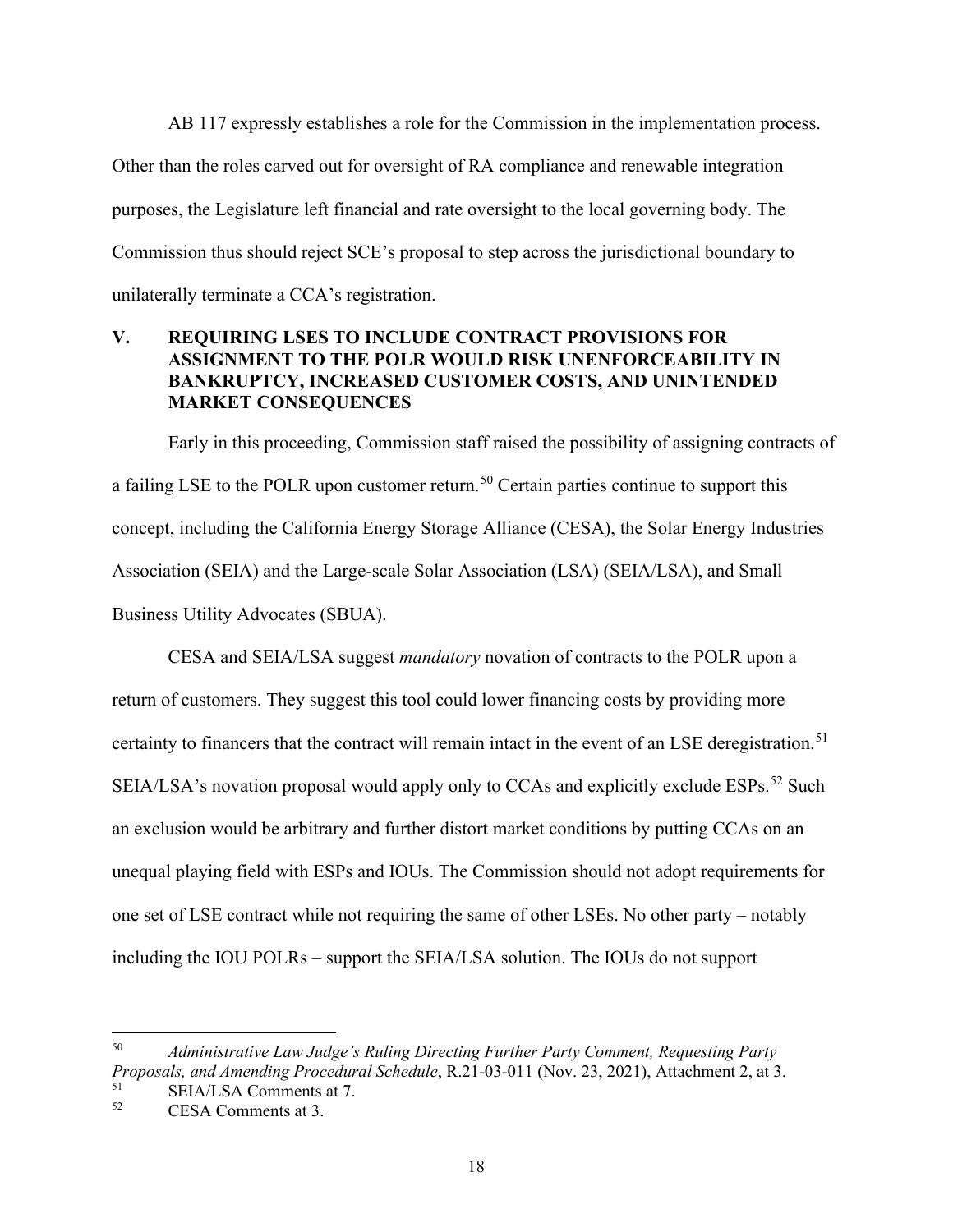mandatory assignment, noting that (1) the contracts were not reviewed for reasonableness by the Commission, "run[ning] afoul of the Commission's statutory duty to ensure that IOU rates are just and reasonable;<sup>[53](#page-21-0)</sup> (2) because the POLR would play no role in negotiation, the contract terms and provisions may be unacceptable to the POLR;<sup>54</sup> and (3) mandatory contract assignment could increase stranded cost risk given the POLR may not need the contracts from the returning  $LSE.<sup>55</sup>$  $LSE.<sup>55</sup>$  $LSE.<sup>55</sup>$ 

Given their concerns around mandatory contract assignment, the IOUs suggest any assignment of contracts to the POLR should be *voluntary*. Other parties, including CalAdvocates and Utility Consumers' Action Network (UCAN), support the inclusion of right of first refusal (ROFR) clauses into contracts. The Commission should not adopt requirements to include voluntary contract assignment provisions or ROFRs. Adopting such a requirement could have significant cost impacts on existing and future contracts in order to prepare for an event unlikely to occur in the first place. This is due, in part, to the need to underwrite the contract based on the credit risk of both counterparties. PG&E is the designated POLR for its service area and has maintained non-investment credit ratings since it entered bankruptcy. Further, as explained in CalCCA's opening comments and in the workshop, it is unlikely these provisions would be upheld in bankruptcy court.

The Utility Reform Network (TURN) suggests that in lieu of contract assignment, the Commission should consider a requirement that LSEs perform hedging of capacity and energy covering at least 6-12 months that can be transferred to the POLR in the event of a default.<sup>[56](#page-21-3)</sup>

<span id="page-21-0"></span> $SCE$  Comments at 3.<br>  $SOC<sup>2</sup>F$  Comments at 3.

<span id="page-21-1"></span> $55$  SDG&E Comments at 3.<br> $55$  DG&E Comments at 16

<span id="page-21-2"></span> $^{55}$  PG&E Comments at 16.<br> $^{56}$  Comments of The Utility

<span id="page-21-3"></span><sup>56</sup> *Comments of The Utility Reform Network on the March 7 Workshop and Responses to Questions in the February 24, 2022 Ruling of Administrative Law Judge Hecht*, R.21-03-011 (Mar. 28, 2022) (TURN Comments), at 7.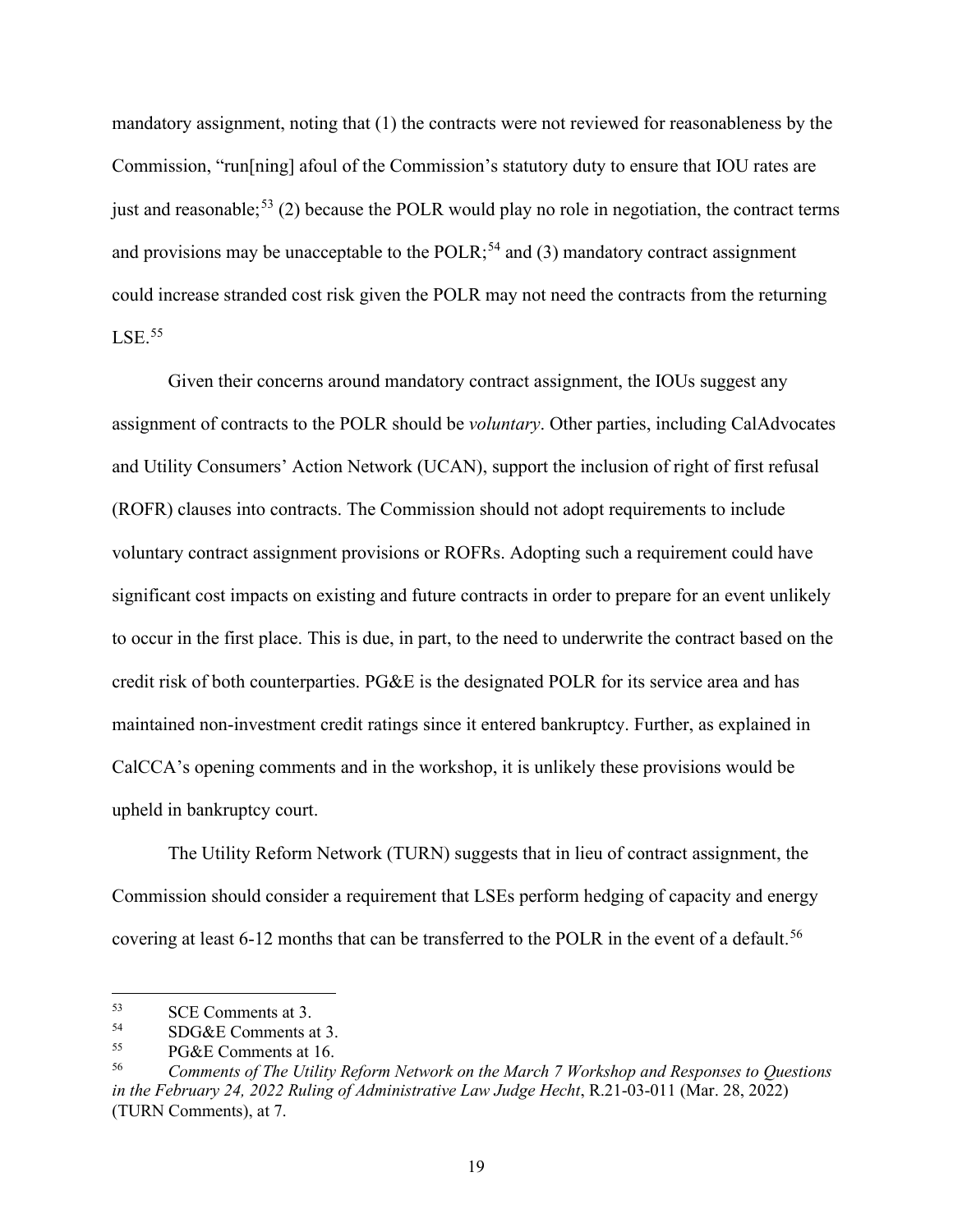"Transfer" is just another word for "assign." Despite TURN's assertion that, "[t] ransferable short-term hedges could be less complex than requiring ROFRs for long term contracts,"<sup>[57](#page-22-1)</sup> the process would be no less complex and no more likely to survive bankruptcy than any other assignment of a contract that inherently has value. For this reason, TURN's proposal should be rejected.

For all these reasons, the Commission should not adopt long-term procurement contract or short-term hedge assignment, whether voluntary or involuntary.

# <span id="page-22-0"></span>**VI. A COMMISSION-REGULATED PUBLIC BENEFIT CENTRAL ENTITY IS A BETTER LONG-TERM SOLUTION FOR POLR SERVICE, RELIABILITY AND OTHER CRITICAL FUNCTIONS**

In its comments, TURN "supports consideration of alternative POLR structures including the development of a statewide nonprofit entity that could assume this responsibility."[58](#page-22-2) CalCCA agrees with TURN. The Commission should explore a central entity regulated by the Commission that could provide POLR service as well as other reliability functions such as local RA procurement (currently performed by PG&E and SCE), system and flexible RA procurement, and provision of default service. Such an entity, which likely would require legislation, may better ensure competitive neutrality and remove burdens from the IOUs for central procurement.

Indeed, PG&E's comments highlight concerns with placing PG&E in the POLR position.

In Appendix A of its comments, PG&E lists three factors that may limit their ability to access

capital:

- 1. Quarterly earnings blackout
- 2. Limit on the amount of borrowing available and/or authorized

<span id="page-22-2"></span><span id="page-22-1"></span> $^{57}$  TURN Comments at 7.

 $Id$